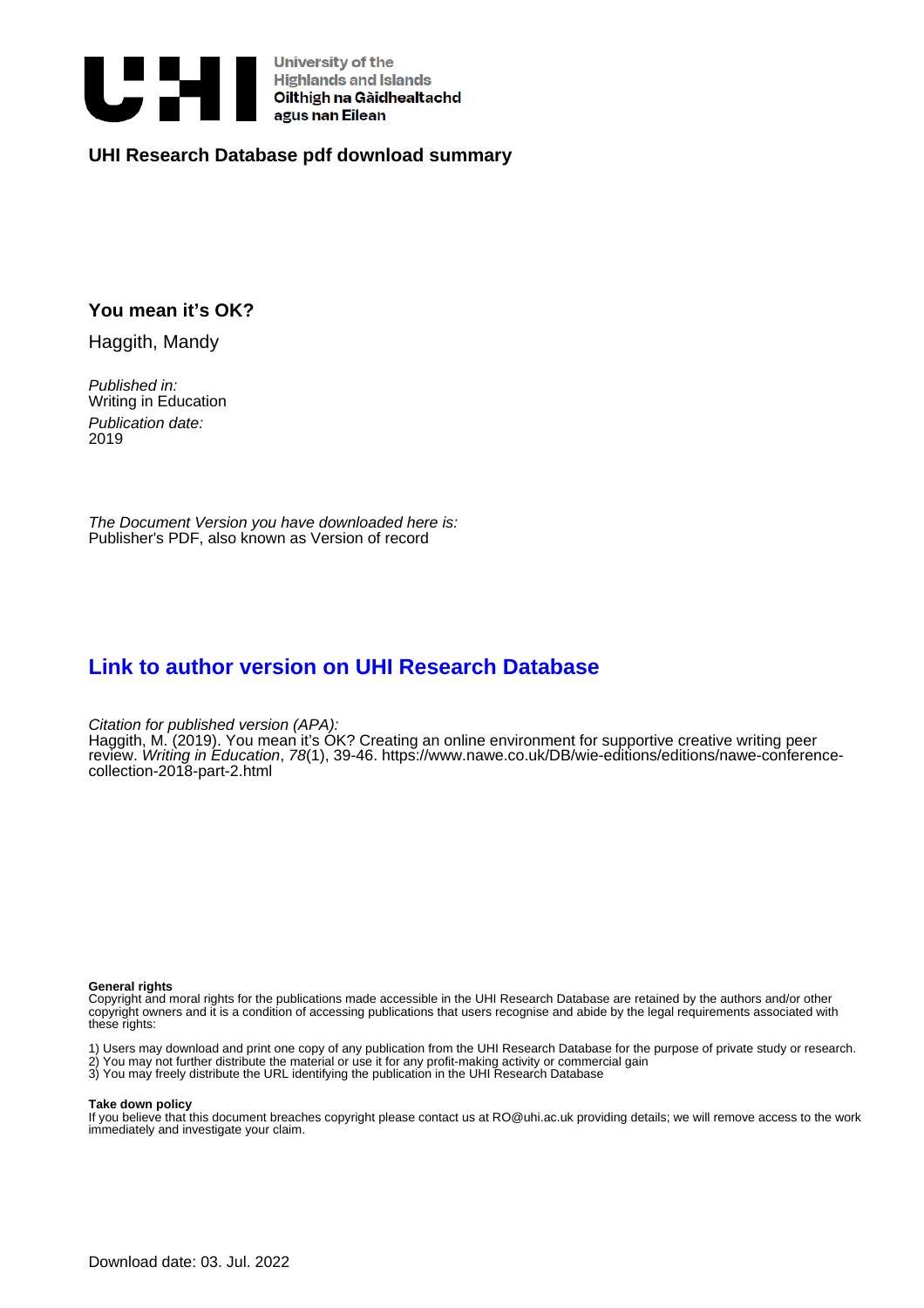# **"You mean it's OK?"**

# **Creating an online environment for supportive creative writing peer review**

## **Mandy Haggith**



#### **Introduction**

Managing feedback on drafts is a fundamental skill for creative writers and peer review can be one of the most helpful ways for students to improve their work. The discipline of giving helpful feedback to others enables more critical

self-reading, and the trust that builds through a constructive feedback process can be good both for individual writers' confidence and in building a community of writers. This paper describes experience in encouraging peer feedback among students at the University of the Highlands and Islands, using video conferencing and a virtual learning environment discussion board. It explores the challenges of getting students over the hurdle of posting drafts online and identifying signals that the process is working, not least that delighted response to a first reading: "You mean it's OK?"

#### **Context**

I teach a module called "Exploring Creative Writing", which runs annually as an option in several Master of Literature (MLitt) courses at the University of the Highlands and Islands (UHI), including Highlands and Islands Literature, Viking Studies, British Studies and Island Studies. The students are mostly mature, with a female to male ratio of around 60%/40%. They are

geographically very dispersed, with a majority in the Highlands and Islands and a minority elsewhere in the UK. The class size is normally small, with less than 10 students. The module takes place in the second semester of the MLitt course and provides students with an opportunity, having studied relevant literature, to explore and develop their own literary work.

The intended learning outcomes for students taking the module are as follows:

- Students will have experimented in a variety of stylesand voices across a range of disciplines.
- They will have studied and be familiar with a numberof texts related to their chosen discipline.
- They will have been introduced to some of the mostprominent Scottish prose writers and poets.
- They will have been encouraged to explore their ownliterary interests.
- They will have been motivated to work across anumber of literary disciplines.
- They will be near completion of a major piece of work.

The learning activities include a series of 12 seminars carried out by video conference, which all the students and the tutor access from either their own homes or offices or from a room in one of UHI's colleges, institutes, learning centres or other access hubs. Students can be anywhere in the UK but most are on

Scottish islands or in the Highlands. I teach from a remote croft in northwest Sutherland. Extensive use is also made of a virtual learning environment (Blackboard) for providing texts, writing tasks and a discussion board. The module assessment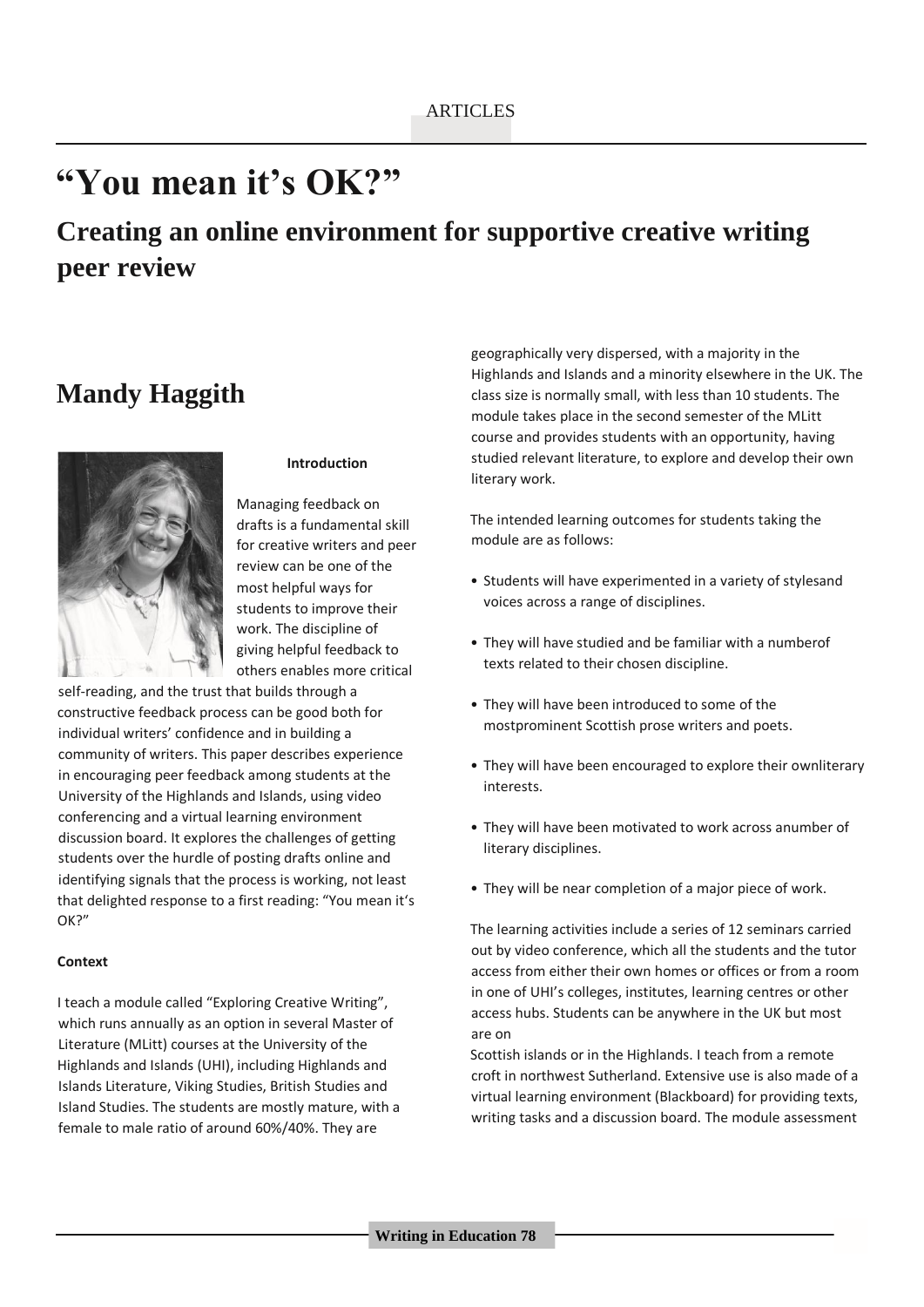is via a portfolio of the students' own creative writing work, the development of which is therefore a major focus of their learning. The students are encouraged to use peer feedback to develop their drafts, so we need an online process to support the students in producing and improving pieces of writing destined for their portfolios. After two years of trials I have a method that seems to be working.

#### **The theory behind the method**

The task of teaching creative writing students to give useful feedback to each other (also referred to as "peer review" or "collaborative formative assessment") has been widely studied, particularly by some of the more mature graduate writing programmes in North America, where it is described as a "signature pedagogy" (Heinert 2017; Stukenberg 2017). The influence of the methodologies developed by these programmes has been critiqued, for example, as a form of "cultural imperialism" in light of whether it involves cultural assumptions specific to some societies and alien to others (Whitehead 2016). Nonetheless the use of peer review for creative writing is widespread, even reaching schools (Philippakos 2017). Research shows that peer review of written work can be as effective or even more effective than feedback from a teacher (Falchikov and Goldfinch 2000), and that the giving of feedback is possibly even more helpful for learners than receiving it, since it requires the metacognitive work of reflecting on and articulating what constitutes effective writing and how to tackle problems (Lurdstrom and Baker 2009).

Recent research has enabled understanding of some of the factors that make peer review more or less successful, for example, the dynamics of feedback group size (Pozzi, Ceregini, Ferlino and Persico 2016). There is also increasing evidence of what constitutes the most helpful kind of feedback (Patchan and Schunn 2015) and the usefulness of roles (Falchikov 2002). Some researchers (Bedore and O'Sullivan 2011) have looked into why tutors find peer review challenging, revealing issues of its inherent power dynamics. From an elearning perspective, research is revealing the particular advantages and disadvantages of different platforms, such as discussion boards or blogs (Novakovich 2016), video (Jordon 2012), e-portfolios and wikis (Kear 2014) and the impacts of synchronous systems such as instant messaging or chat versus asynchronous feedback by

email (Honeycutt 2001). However, the challenges of managing peer review online go beyond such technical choices.

From a pedagogical perspective, I want my student group to operate as a community of practising writers. I am inspired by Wenger's Communities of Practice methodology (Wenger 1998), which makes explicit the social nature of learning and the way that knowledge develops through participation and reification, and the Community of Inquiry theory (Garrison, Anderson and Archer 2000), which articulates that social presence, teaching presence and cognitive presence are necessary for effective learning in an online context. These theories underpin my design of a collaborative feedback, or peer review, process.

To support peer review, the social presence of students is critical, so this aspect of the Community of Inquiry theory is particularly relevant. A substantial body of theoretical approaches to social presence is surveyed by Cui, Lockee and Meng (2013), who define social presence as a spectrum from a superficial "perception of a person's being real or being there" to a deeper, affective sense of "positive interpersonal and emotional connection" between co-learners (ibid.: 663). They place the concept within psychological theory of interpersonal communication, relating it to ideas of immediacy and intimacy. In recent developments of Community of Inquiry theory, social presence is afforded increasing prominence and centrality (Garrison 2009), with both teaching and cognitive presence seen as having a social dimension (Armellini and Stefani 2016). Social presence plays a key role in developing "higher-order" thinking and metacognition (Kanuka, Liam and Laflamme 2007).

Social presence can be considered to have several dimensions, for example Biocca and Harms (2002) divide the experience of social presence as follows: firstly, the perception of the presence of co-learners; secondly, the subjective sense of their accessibility via features such as their attention, emotional engagement, comprehension and interdependent behaviour; and thirdly an intersubjective sense of "mutual and dynamic interaction" or, more simply, working together on what Wenger describes as "joint enterprise" (1998). That second dimension, often called "emotional presence" (Cleveland-Innes and Campbell 2012), is crucial because emotions are "key to the interaction process", either distracting from or enabling cognitive and teaching presence (Gregory and Bannister-Tyrell 2017), affecting students to "identify formation" in the "digital social ecosystem" (Bozkurt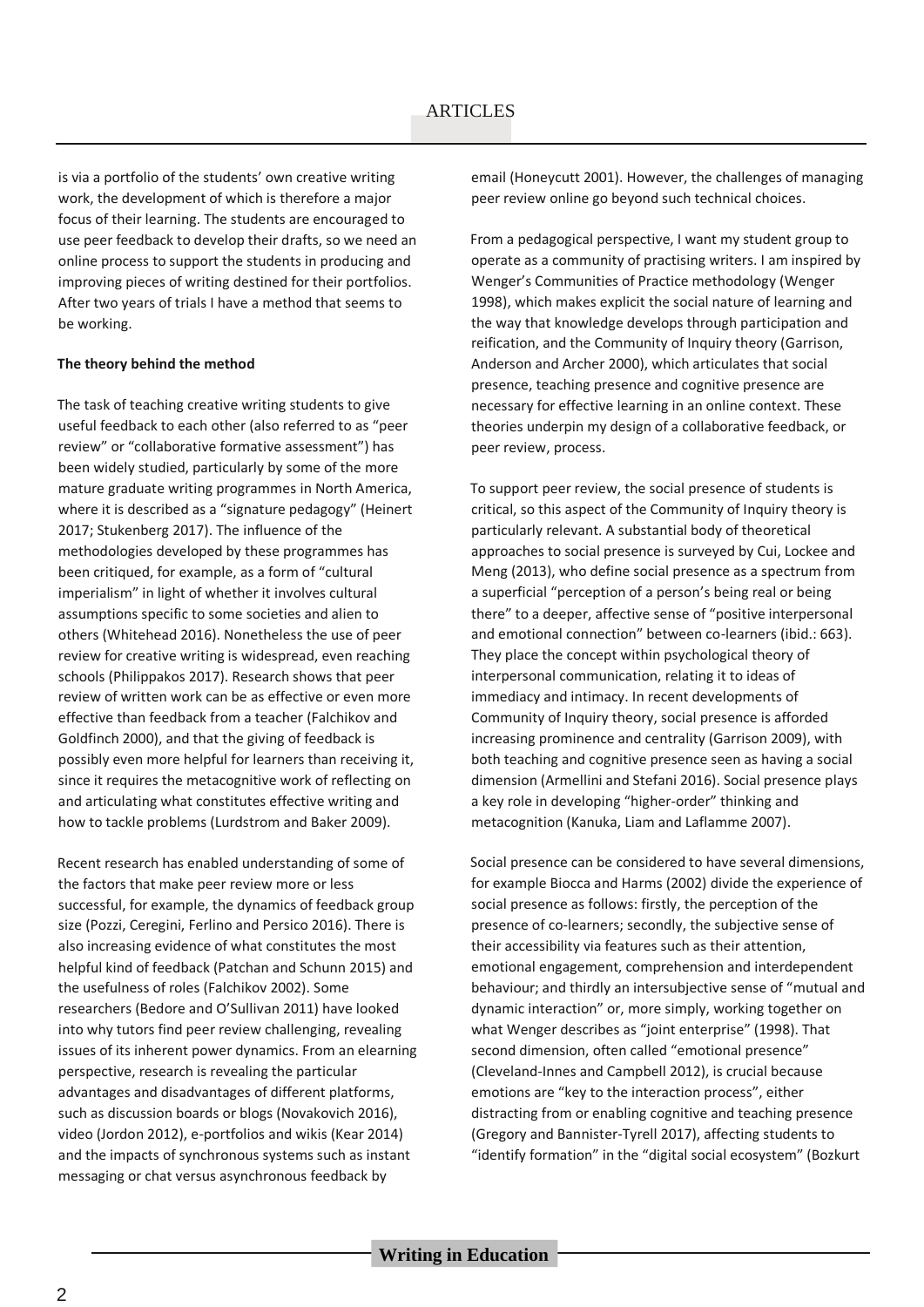and Tu 2016) and influencing their sense of cognitive presence (Yang, Quadir, Chen and Miao 2016).

#### **The peer review process**

A robust e-learning process for developing students' peer review skills is a key strand in the success of the online creative writing module. The learning outcomes for this strand of the module are as follows. Students will:

- understand good practice in asking for, giving andreceiving feedback on creative writing;
- develop confidence in sharing work in progress forpeer review and gain experience of asking for, receiving and responding to feedback on their own creative writing, as input to a process of revision and improvement of their work;
- experience expressing a reader's view of a draft andoffering constructive comment to its author;
- develop relationships and a sense of community withother writers.

The first two of these outcomes require students to have a strong cognitive presence. They also have a social element, particularly the second outcome which recognizes the importance of emotional presence (in the form of confidence). The third outcome places the students in the role of advisers to each other, thus requiring them to provide an element of teaching presence to the group. The fourth outcome is heavily dependent on rich social presence being fostered within the student group.

The approach to peer review that I take is based on Wenger's communities of practice (Wenger 1998), and therefore involves three stages: participation, design/creation and implementation. The students are set three tasks following these distinct phases.

The first task ("participation") facilitates students' use of the e-learning tool to do very simple tasks such as introducing something they enjoy reading, in order to

overcome technical challenges and familiarize themselves with the tool.

The main task ("design/creation") is to post a draft piece of their own writing and give constructive feedback to other author-students by replying to their posts, responding to their writing and asking questions. Roles are used for this process.

The final task ("implementation") is to use feedback received to revise their written work.

Given the crucial role of social presence for the learning outcomes, a key issue is how to facilitate the process to ensure a strong level of social presence throughout. The work of Gunawardena and Zittle (1997) makes clear that social presence can be facilitated by a teacher and that clear roles and rules can help to ensure the intimacy among students that nurtures it.

Sharing drafts can be daunting, particularly at first, and many beginner writers find it excruciating to face the "exposure" of making their drafts available for comment, particularly to strangers. There are risks that students can be hurt by peers who give insensitive or overly critical feedback, resulting in loss of confidence (Bedore and O'Sullivan 2011). It is therefore important that emotional presence is managed in the learning process. Research by Cleveland-Innes and Campbell (2012) into emotional presence shows that some positive emotions such as enjoyment and contentment are positively helpful for learning, while negative emotions such as fear, anger and embarrassment are more likely to lead to negative outcomes. Some negative emotions, if managed, however, can "connect the affective to the cognitive", making issues feel important, stimulating memory and motivating learning decisions. For example, feeling envious of another student's performance can help to trigger the metacognitive activity that is essential for learning. Gregory and Bannister-Tyrell (2017) have found that "feelings affect motivation, selfregulation and academic achievement", and in a variety of elearning contexts, student learning outcomes are stronger when they have a richer emotional online presence. Students need to be given guidelines to help them give feedback in a kindly manner likely to provoke positive emotions.

Creative writing students are, usually, hoping to communicate, so learning about how their words are received by readers and audiences is crucial. The discipline of giving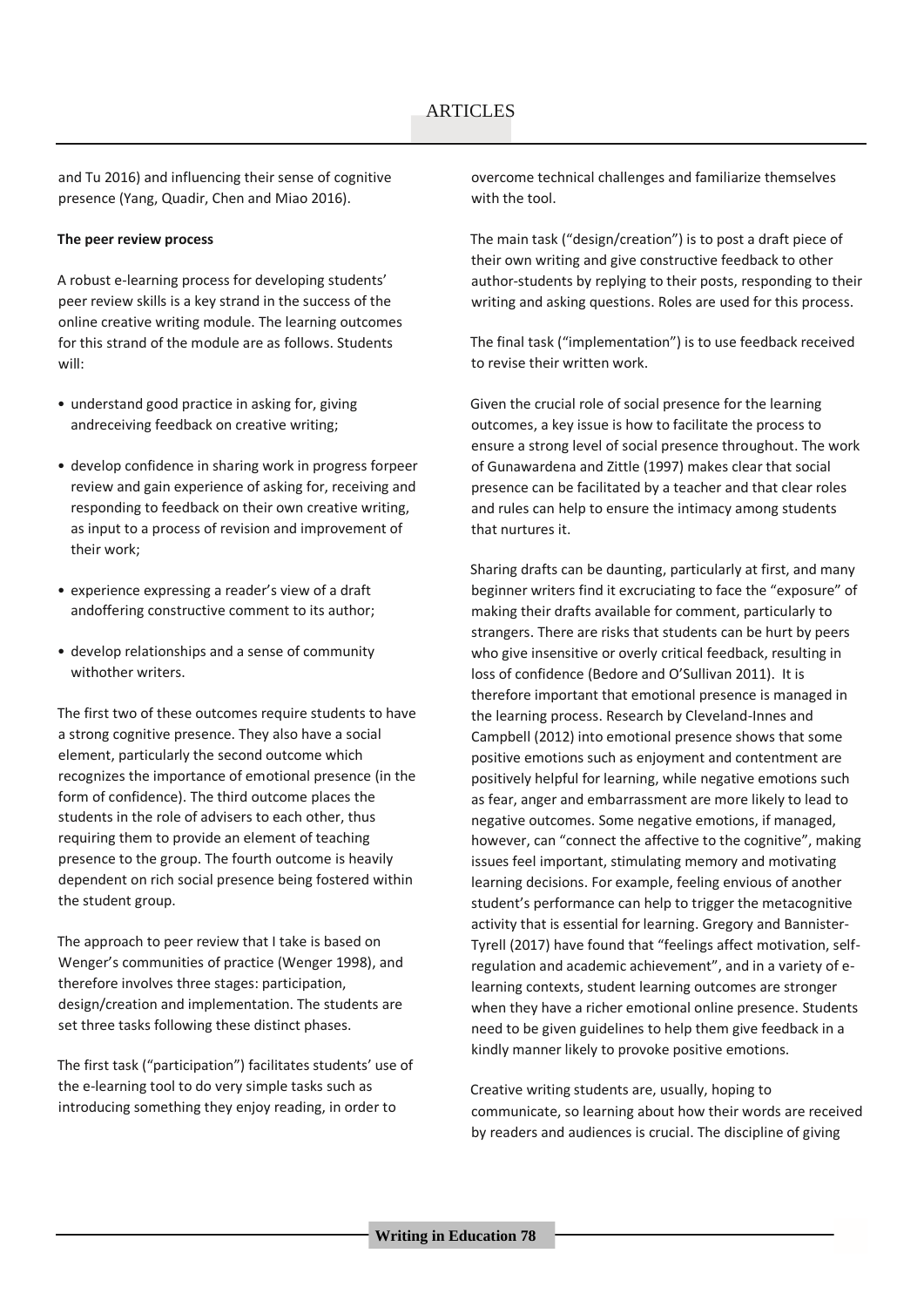### **ARTICLES**

helpful feedback to other writers enables more critical self-reading, and the trust that builds through a constructive feedback process can be good both for individual writers' confidence and the community of writers as a whole.

Research by Patchan and Schunn (2015) has pointed to further factors that influence effective peer review. They conclude that there is a correlation between writing quality and feedback quality and that the best writers give feedback that is more critical than weaker writers, with the most useful feedback involving not just the identification of problems but also the offering of solutions. They confirm the results of other research that weaker writers are more likely to simply offer praise to others, or focus on minor issues, and one of the solutions for this is for a teacher to guide students to focus on higher-level, structural aspects (Falchikov 2002). Pozzi, Ceregini, Ferlino and Persico (2016) show that when students do peer review in twos they are more active cognitively than when they are in bigger groups, being able to focus more directly on the peer review process. Bigger groups devote more effort to negotiating how to organize their discourse, turn-taking, roles and so on. If the roles in a group reflect key concepts in the review process, then these group negotiations can support more of the metacognitive activity needed for successful learning.

A corollary of the above is that a peer review process can benefit from students being assigned clear roles, with each addressing a different high-level aspect of the writing, such as structure or plot, theme, main character development or secondary characters. Discussion about and performance of these roles can help with what Wenger (1998) calls "reification" of key issues. It can also give students practice in the metacognitive work that they need to do to address the problems in their own writing.

In the process I use, the group of students take turns to adopt critical roles focusing on a particular aspect of the text. For fiction these are: theme, setting and atmosphere; plot or structure; main character; other characters; and detail, such as grammar, punctuation and vocabulary. For poetry they are: form; theme, setting and atmosphere; imagery and detail. Student feedback on the use of these roles suggests that they find this helpful as they know what they are looking for

when reading a text. For example, if their role is "main character", they can focus attention and comments on the descriptions, speech and arc of that character. This ensures that across the group a useful range of feedback is given. Moreover, it helps the students to ask more clearly for specific feedback, (e.g. "are there too many secondary characters?" or "Does the atmosphere come across as spooky enough?"), and to interrogate their own writing more critically.

The roles are rehearsed in video conferences and detailed guidelines are provided. Initially students often need help or encouragement to upload drafts and I take part in the first round of feedback, modelling the kind of comments that are useful. After that, I pull back, focusing on monitoring (and ultimately assessment).

#### **Technological issues**

The iconic writing workshop model involves an inperson circle considering photocopied texts of participants' writing. The design of an online peer review process must seek to retain many of the benefits of this workshop process whilst also tapping into other opportunities offered by e-technology. The technological benefits need to outweigh the loss of all the subtle signals that help create social presence and supportive emotional presence in face-to-face feedback, including facial expressions, tone of voice, body language and the immediacy of live conversational question-andresponse.

There are some pragmatic benefits of an online feedback process, which include the fact that there is no need for physical proximity, thus broadening the geographical scope of the group of co-writers and access for people with disabilities or caring duties. There are also significant temporal benefits, both in terms of flexibility in when to post and respond and time to give considered input and to think before replying. This is particularly important in my context where the students are geographically distant from each other and from me, and face-to-face time (in video-conferences, for example) is limited.

Temporal factors are deeply important to social presence and the feeling of being together, (as Cui, Lockee and Meng (2013) make clear). A key question about technology is whether and to what extent it supports "co-presence" and "responsiveness" (ibid.: 665), which require simultaneous engagement or at least reasonably rapid exchange between participants, such as can be achieved with instant messaging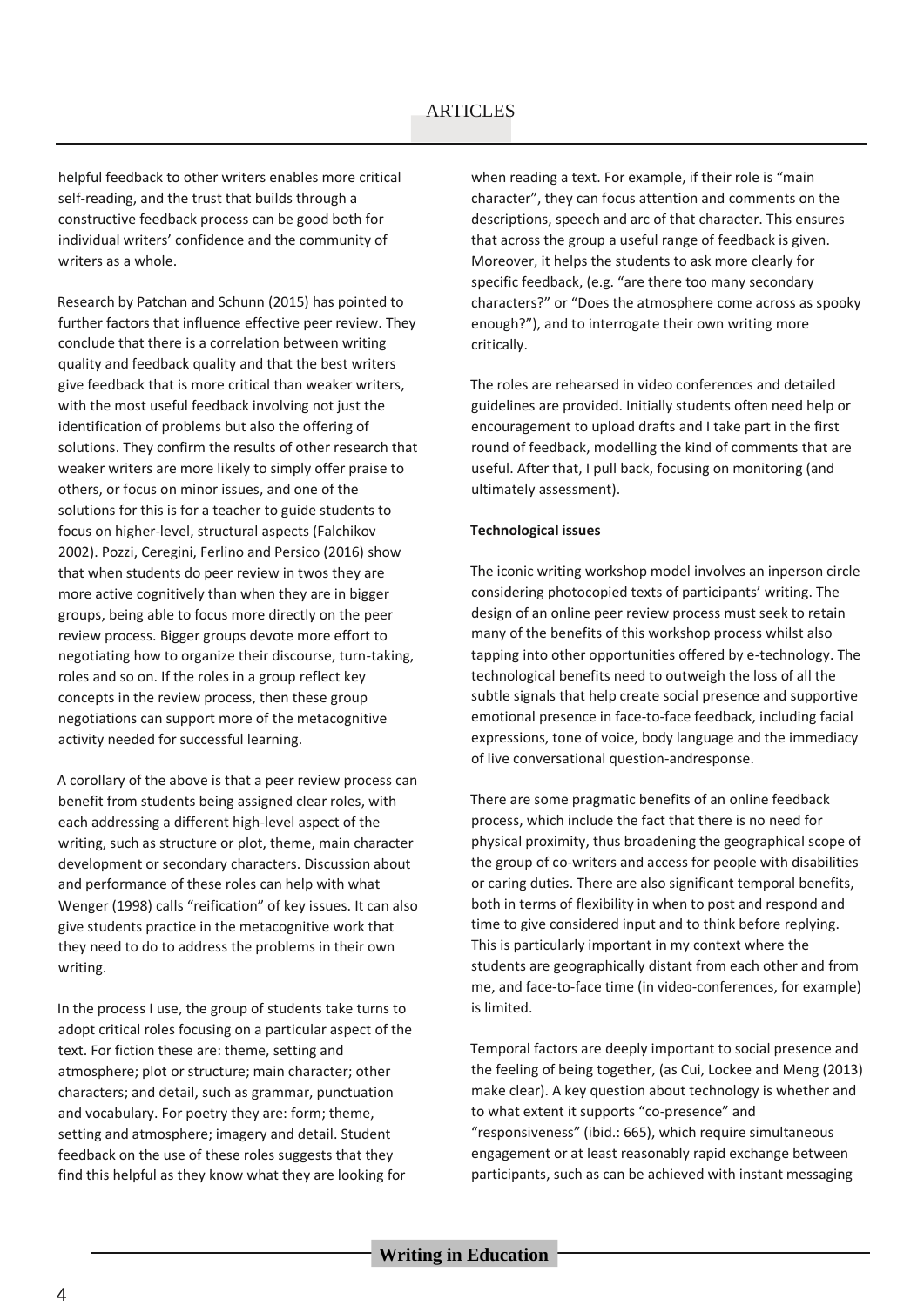and online chat. The linear threading and lack of notifications of the discussion board on Blackboard does not support this kind of simultaneity. However my experience has been that the slower, asynchronous interaction that results brings benefits of more measured and more detailed responses, with thoughtfulness and lengthier attention helping to support the intimacy and emotional presence that is needed to support learning. This is supported by research by Honeycutt (2001), who compared email peer review with online chat and found email to be more helpful as it allowed time for reflection and greater detail. Abha Dawesar (2013) suggests that one of the pernicious effects of the "digital now" is that it erodes attention (and therefore care), and that synchronous etechnology therefore carries risks of potentially negative emotional presence.

An additional benefit of posting texts online (compared to a paper-based workshop process) was identified by Novakovich (2016) who studied blog-mediated peer feedback and found that "students were better able to make the connection to real-world work" and that the online review process led to more critical and directive comments and fewer "naïve" (simple praise) comments, which, as we have seen above, is indicative of the most useful kind of peer review. A problem with using a blogging platform for creative writing review, however, is the difficulty for reviewers to give detailed in-text comments, rather than general remarks. The quality of feedback can be enhanced by the ability to give very specific and precise textual suggestions directly on an eversion of a text (for example, using track changes in a Word document), without the ambiguity or risk of transcription errors from a spoken commentary.

#### **Further Work**

I assess students' participation in peer review as an element of their portfolio grade but why should I be the one to evaluate the value of their feedback? As Bedore and O'Sullivan (2011) make clear, peer review raises important issues of power and requires a teacher to relinquish control to students, who effectively create some of the teaching presence in a more "democratic classroom". Furthermore, in order genuinely to

empower students, not all of the power of grading and assessment should be retained by the teacher. Therefore, as well as inviting students to give comments to help with formative evaluation through the peer review process, it would be good to build in an element of summative peer assessment by students, allowing them to rate the helpfulness of each other's feedback. The risks and benefits of assessment of a peer review process need to be carefully balanced (Kear 2011); for example, the benefit of ensuring participation in the process (149) versus the risks that "student postings will be more a performance than a genuine contribution to the debate" (ibid.: 156), and also the risk that students will seek to please their peers by "being nice" or over-generous (Falchikov 2002) rather than giving the more critical comments that we have already seen are actually more helpful for learning. Another option would be a selfassessment process, to ensure that students reflect on the peer-review comments they have given and received.

There are technological alternatives too. Other options to explore as peer review platforms are e-portfolio systems and wikis. The benefits of wikis are mostly in supporting collaborative writing (Williams and Donelan 2011), but there is clearly potential for e-portfolio systems such as that used by Wang (2011), or Mahara, particularly worth exploring for a process involving selfassessment and reflection. UHI is about to shift to a new virtual learning environment (Brightspace) so it will be interesting to discover how to use its more sophisticated discussion board facility for the peer review process.

#### **Conclusions**

Taking care to foster the social and emotional presence of students, with clear guidelines addressing their anxieties and promoting positive responses to each other's feedback, has paid dividends, not least in the sheer increased volume of comments that they receive on their work. Assigning students roles that reflect key issues that they should address, such as plot, theme and character arcs, has facilitated cognitive presence by reifying the most useful kinds of feedback for learning, while helping to manage the social and teaching presence that the students bring.

While the group size has been too small for quantitative analysis, anecdotal evidence points to this being a worthwhile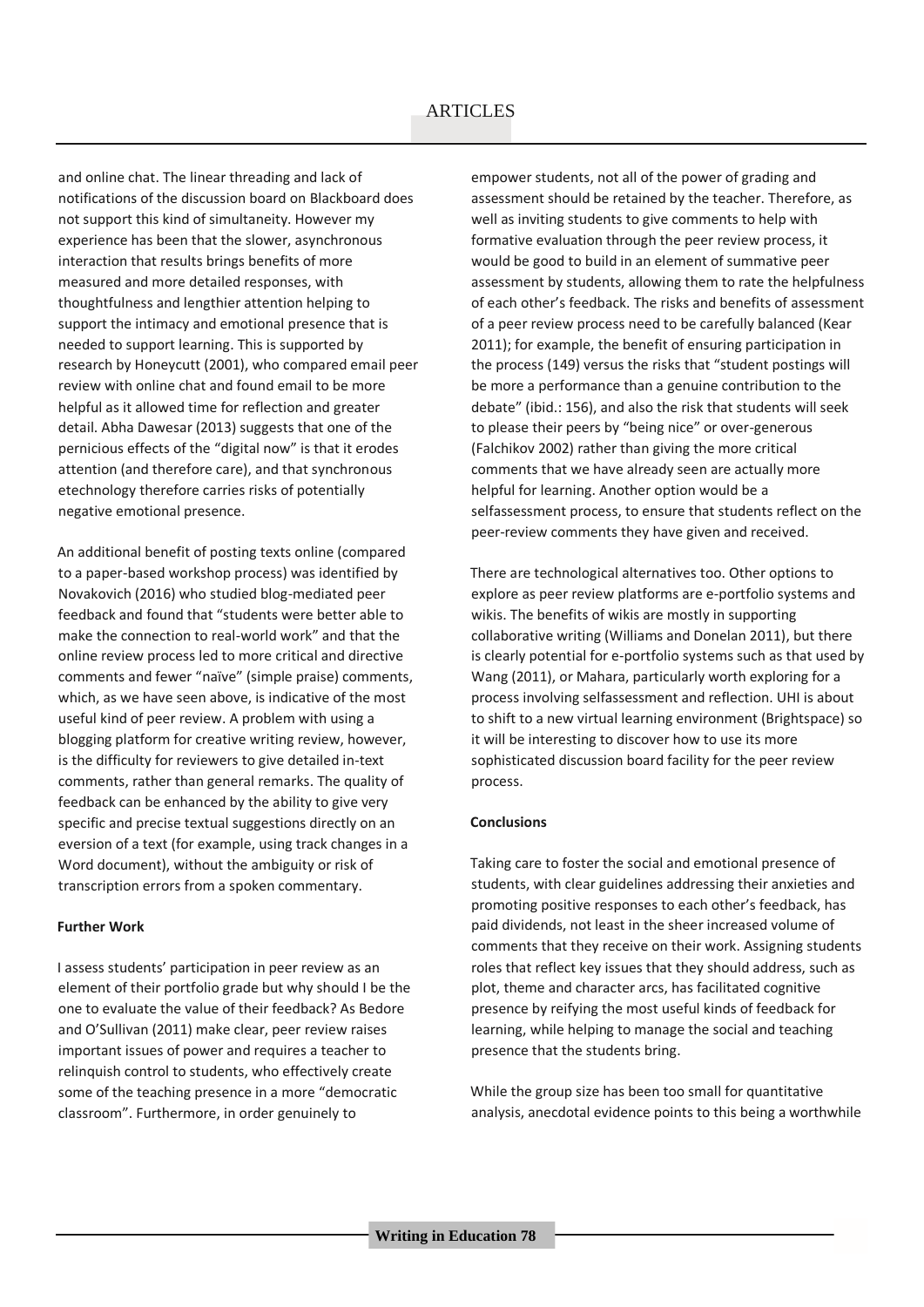approach to develop. One dyslexic student was initially too frightened to share their writing with others but after engaging in the carefully structured feedback process, they reached the point of posting their own work for the first time. The delight they expressed with the single comment, "You mean it's OK?!", vindicates the way strict rules of etiquette and a slow, if perhaps "clunky" e-discussion tool combine to provide a safe zone for even the least confident students.

Several different technologies have been considered here, including blogs, wikis, e-portfolios and instant messaging. For the purposes of simplicity of management of the peer review process, a basic discussion board seems to be sufficient to support students' learning and an asynchronous approach to the process may well have distinct benefits in the quality of comments.

Some questions remain about how best to assess the peer review process, with a mix of benefits and risks in teacher-, self- and peer- assessment. As Hienert (2017) states, "cultivating the buzz of peer review requires pulling back", but the reward is that students more fully develop the habits they need for successfully learning to become writers, whether or not they are ever in the same room as each other.

#### **References**

Armellini, A. and de Stefani, M. (2016) 'Social presence in the 21st century: An adjustment to the Community of Inquiry framework'. *British Journal of Educational Technology* 47 (6), 1202-1216.

Bedore, P. and O'Sullivan, B. (2011) 'Addressing Instructor Ambivalence about Peer Review and SelfAssessment'. *Writing Program Administration: Journal of the Council of Writing Program Administrators*  34 (2), 1136.

Biocca, F. & Harms, C. (2002) 'Defining and measuring social presence: Contribution to the networked minds theory measure', in Gouveia, F.R. & Biocca F. (eds) *Proceedings of the 5th international workshop on presence* 2002, 7–36. Porto: University Fernando Pessoa. Bozkurt, A. and Tu, C.H. (2016) 'Digital identity formation: socially being real and present on digital networks'. *Educational Media International* 53 (3), 153- 167. Cleveland-Innes, M. and Campbell, P. (2012)

'Emotional presence, learning and the online learning environment'. *The International Review of Research in Open and Distributed Learning* 13 (4).

Cui, G., Lockee, B. and Meng, C. (2013) 'Building modern online social presence: A review of social presence theory and its instructional design implications for future trends'. *Educational Information Technology* 18, 661–685.

Dewasar, A. (2013) Life in the "digital now. TED Talk. Available at https://www.ted.com/talks/abha\_dawesar\_life\_in\_the digital now [Accessed 13 April 2018].

Falchikov, N. (2002) '"Unpacking" peer assessment', in Schwarz, P. and Webb, G. (eds), *Assessment: case studies, experience and practice from higher education.* London: Kogan Page, 70-77.

Falchikov, N., & Goldfinch, J. (2000). 'Student peer assessment in higher education: A meta-analysis comparing peer and teacher marks'. *Review of Educational Research*, 70 (3), 287– 322.

Garrison, D.R. (2009). 'Communities of inquiry in online learning.' in Rogers, P. et al. (eds) *Encyclopedia of distance learning (*2nd edn), 352–355. Hershey, PA: Information Science Reference.

Garrison, D.R., Anderson, T. and Archer, W. (2000) 'Critical Inquiry in a Text-Based Environment: Computer conferencing in higher education'. *The Internet and Higher Education* 2 (2), 87-105. Gregory, S. and Bannister-Tyrrell, M. (2017) 'Digital learner presence and online teaching tools: Higher cognitive requirements of online learners for effective learning'. *Research and practice in technologically-enhanced learning*  12 (18).

Gunawardena, C. and Zittle, F. (1997) 'Social presence as a predictor of satisfaction within a computer-mediated conferencing environment'. *American Journal of Distance Education* 11 (3), 8–26.

Heinert, J. (2017) 'Peer critique as a signature pedagogy in writing studies'. *Arts and Humanities in Higher Education* 66 (3), 293-304.

Honeycutt, L. (2001) 'Comparing e-mail and synchronous conferencing in online peer response. *Written Communication,* 18 (1), 26-60.

Jordon, L. (2012) 'Bringing video into the mainstream: Recommendations for enhancing peer feedback and reflection'. *Research in Learning Technology* 20, 16-24. Kanuka, H., Liam, R. & Laflamme, E. (2007) 'The influence of instructional methods on the quality of online Discussion'. *British Journal of Educational Technology*, 38 (2), 260–271. Kear, K. (2011) *Online and Social Networking Communities: A best practice guide for educators.* New York, NY: Routledge.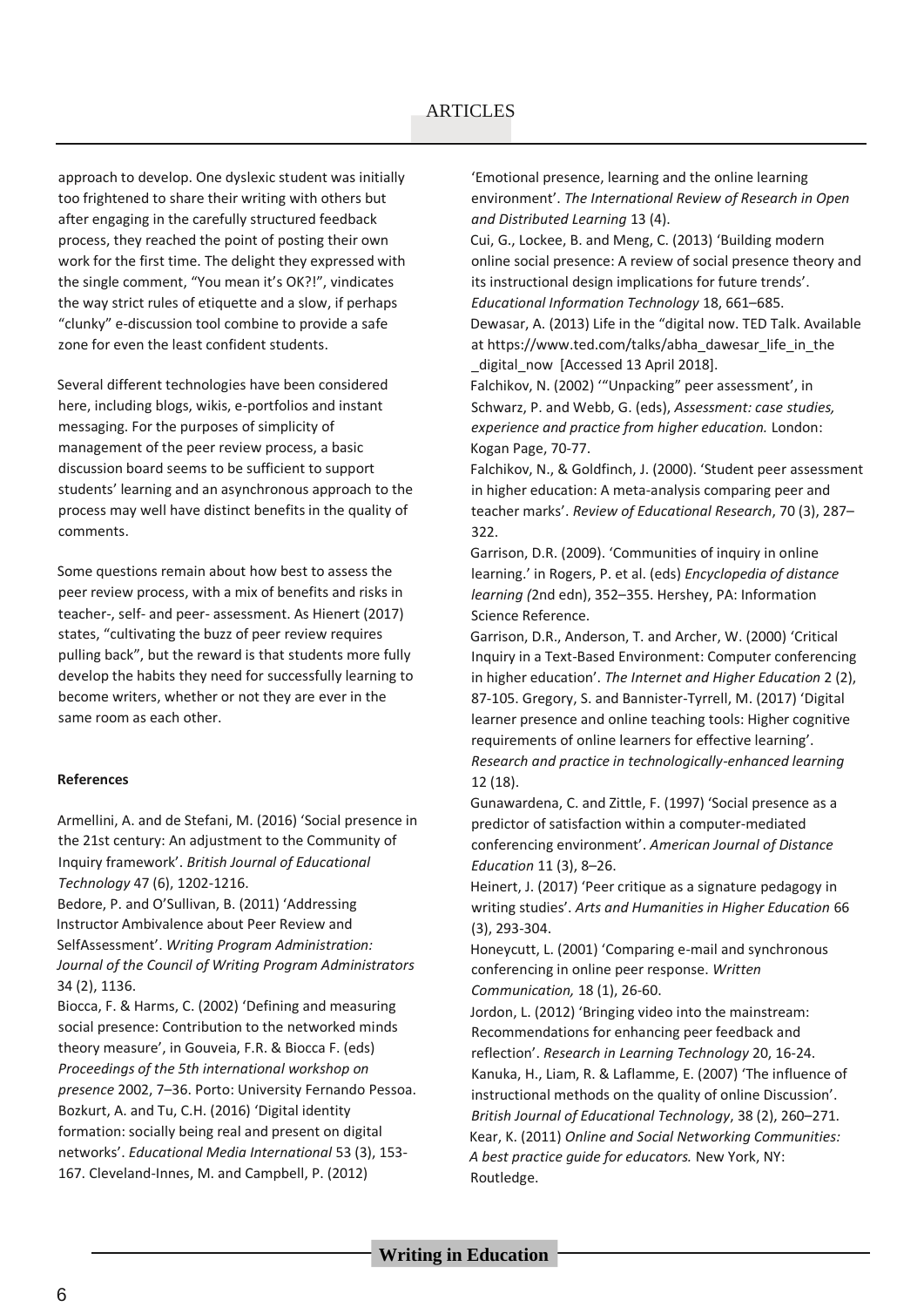### **ARTICLES**

Lundstrom, K. and Baker, W. (2009) 'To give is better than to receive: The benefits of peer review to the reviewer's own writing'. *Journal of Second Language Writing*, 18 (1), 30–43.

Novakovich, J. (2016) 'Fostering critical-thinking and reflection through blog-mediated peer feedback'. *Journal of Computer-Assisted Learning* 32, 16-30.

Patchan, M.M. and Schunn, C.D. (2015) 'Understanding the benefits of providing peer feedback: How students respond to peers' texts of varying quality'. *Instructional Science* 43, 591-614.

Philippakos, Z.A. (2017) 'Giving feedback: preparing students for peer review and self-evaluation'. *The Reading Teacher* 71 (1), 13-22.

Pozzi, F., Ceregini, A., Ferlino, L. and Persico, D. (2016) 'Dyads versus groups: Using different social structures in peer review to enhance online collaborative learning processes'. *International Review of Research in Open and Distributed Learning* 17 (2), 85-107.

Stukenberg, J. (2017) 'Deep habits: workshop as critique in creative writing'. *Arts and Humanities in Higher Education* 16 (3), 277-292.

Wang, Y. (2011) 'Case Study: Peer Assessment via EPortfolios: The issue of anonymity', in Kear, K. *Online and Social Networking Communities: A best practice guide for educators.* New York, NY: Routledge, 152-155. Wenger, E. (1998). *Communities of practice: learning, meaning and identity.* Cambridge: Cambridge University Press.

Whitehead, H. (2016) 'The programmatic era: creative writing and cultural imperialism'. *Ariel: a review of international English literature* 47 (1-2), 359-390. Williams, J. and Donelan, H. (2011) 'Case Study: Using Forums and Wikis for a Group Project' in Kear, K. *Online and Social Networking Communities: A best practice guide for educators.* New York, NY: Routledge, 162-165. Yang, J.C., Quadir, B., Chen, N.S. and Miao Q. (2016) 'Effects of online presence on learning performance in a blog-based online course'. *Internet and Higher Education*  30, 11-20.

*Mandy Haggith teaches literature and creative writing at the University of the Highlands and Islands. She is the author of four poetry collections (*letting light in, Castings, A-B-Tree, Why the Sky is Far Away*), a poetry anthology (*Into the Forest*), a non-fiction book (*Paper Trails*) and four novels (*The Last Bear, Bear Witness *and the first two volumes of a historical novel trilogy set in the Iron Age:* The Walrus Mutterer *and* The Amber Seeker*). She won the Robin Jenkins Literary Award in 2009 and in 2013 was poet in residence at the Edinburgh Royal Botanic Gardens.*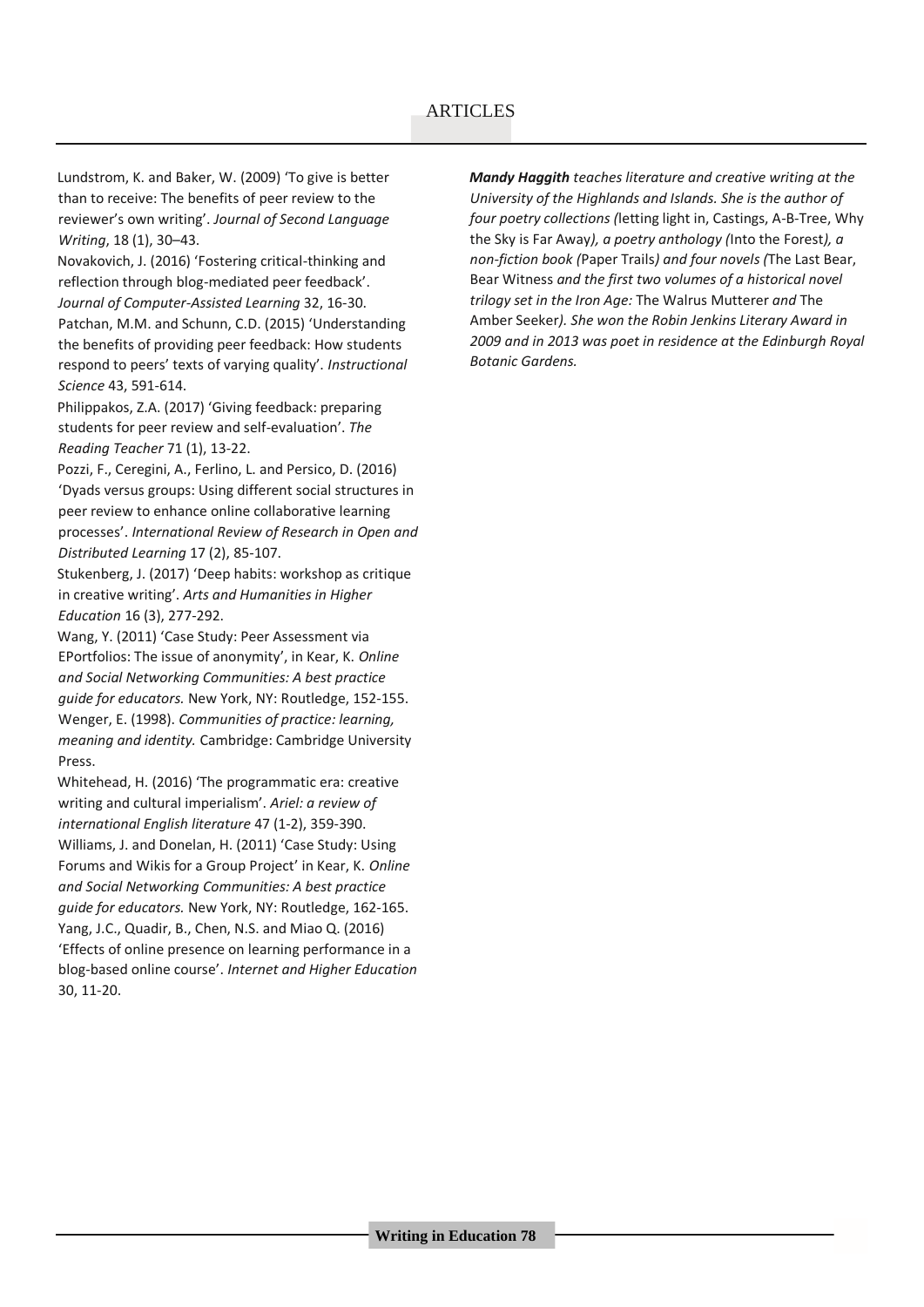# **Ghosts in an Italian city**

# **A poetry of place and wider observations regarding** *Sottoripa*

## **Julian Stannard**



present day. Sottoripa is a quite distinct and well-known area of Genoa, right on the edge of the port. In the medieval period, and in the earlier Roman and Greek periods too, the Mediterranean would have pushed up against the very land which is now marked by the prominent vaulted porticos, acting once as a kind of barrier, and which still exist today, notwithstanding various architectural interventions over the centuries and the damage from bombs dropped by allied planes or launched from British ships in WW2.

Even today the Sottoripa creates the idea of a boundary (this is the end of the sea, the beginning of the ancient city, the *centro storico*, the largest extant medieval settlement in Europe) and this also creates a liminal space full of opportunity and danger which historically has been the territory of sailors, soldiers, merchants, noblemen, explorers, smugglers, fishmongers, prostitutes, slave traders with their cargo, human and otherwise, emigrants, refugees and all the toing and froing of any great Mediterranean port. Readers might wish to look at Nicholas Walton's *Genoa La Superba: The Rise and Fall of a Merchant Pirate Super Power* (2015) for a brief and readable account of the city's history.

Sottoripa is still a pretty rough and ready area and certainly back in the 1980s (when I had by chance found an apartment there with an Iranian who had fled the

*Sottoripa: Poesie Genovesi* (Genoese Poems) is a publication in English and Italian (Canneto Editore, 2018). http://www.cannetoeditore.it/libri/arteegrafica/sottoripa-poesie-genovesi-di-julian-stannard/ The aim of this paper is to give an account of a project which has been in the making for several decades. *Sottoripa –* the name of the bilingual book published by the Italian press Canneto (2018) – takes its title from the title-poem which refers to my first contact with Genoa in the 1980s and the subsequent forging of a relationship with this mysterious Italian city which continues to the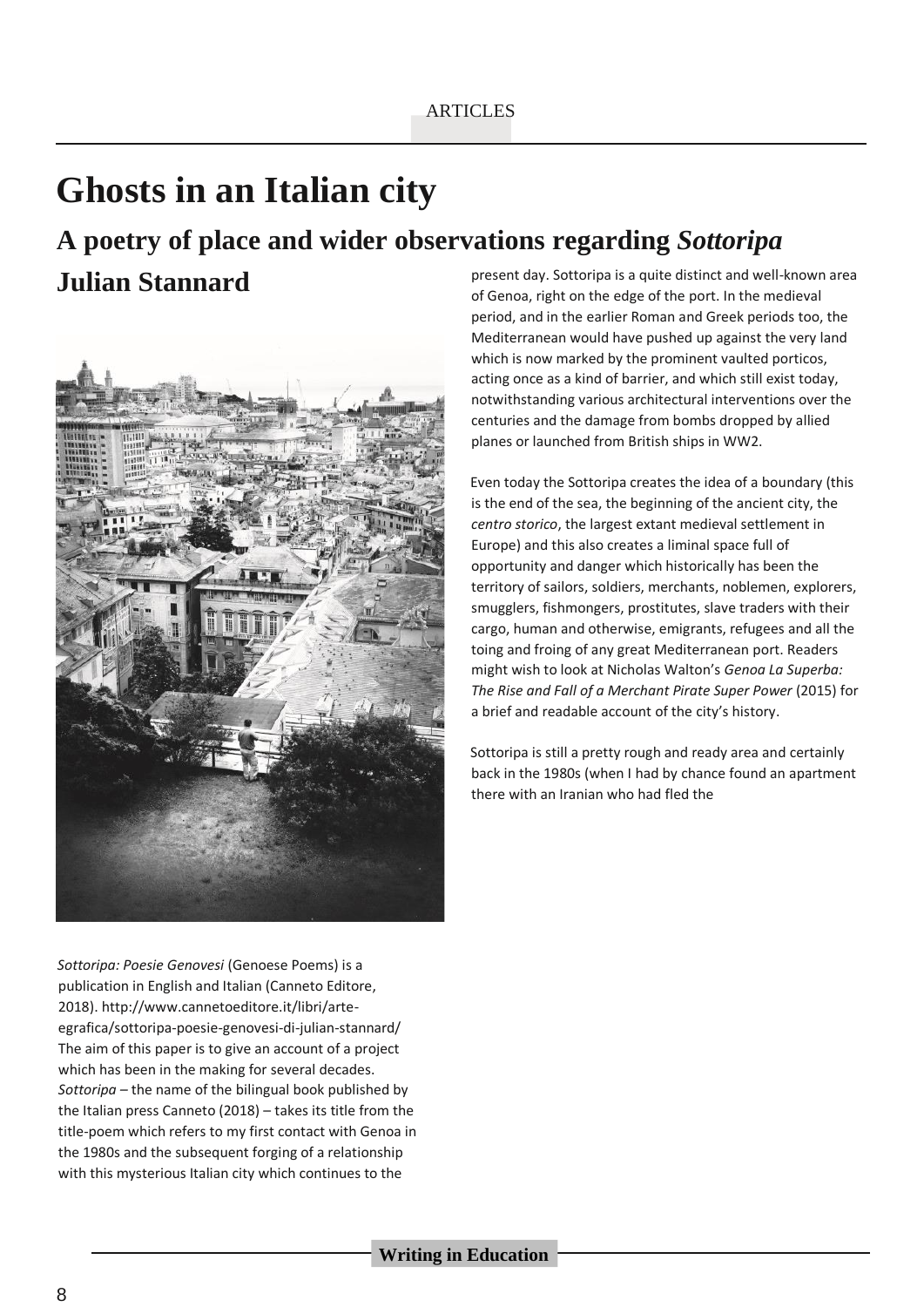

regime of Ayatollah Khomeini) it had an unmistakeably seedy atmosphere. That feeling was compounded by faded military instructions plastered on crumbling walls which had been put there at the end of the war – Off Limits to Foreign Troops.

I was 22 in 1984, an English graduate, and Sottoripa seemed to offer everything I needed: cafés, bars, alcohol, cheap restaurants, street food, the local *friggitorie* (fish frying shops), dives, cheap cigarettes, a variety of quickly acquired friends, Moroccan hash dealers, street musicians, gypsies mostly. I found it pleasingly congruous that one of the narrow streets at the heart of the red light area was called Vico Dell' Amor Perfetto (The Street of Perfect Love), which dutifully neighboured the Street of Angels, the Street of Piety and the Street of Consolation. And I would learn soon

enough that the old city – the city within the city – was full of Neapolitan gangsters, pickpockets, alcoholics,



heroin addicts and "the small fry of the criminal class". At night, especially during the winter months, the darkness of the port area was lit up by makeshift fires spluttering out of oil drums and around these infernal gobs of light the homeless, the shift workers, road sweepers, the pathologically nocturnal – *fantasme* even – contraband cigarette sellers and their friends gathered to enjoy some warmth and there were packs of snarling dogs which disappeared in the hours of day. I would learn that street walkers (and there were many in the port) were sometimes known as *lucciole*, or fireflies.

What I didn't know in 1984 added up to a great deal. I didn't know that the singer songwriter (poet, anarchist) Fabrizio De André (1940-1999) had immortalized those narrow streets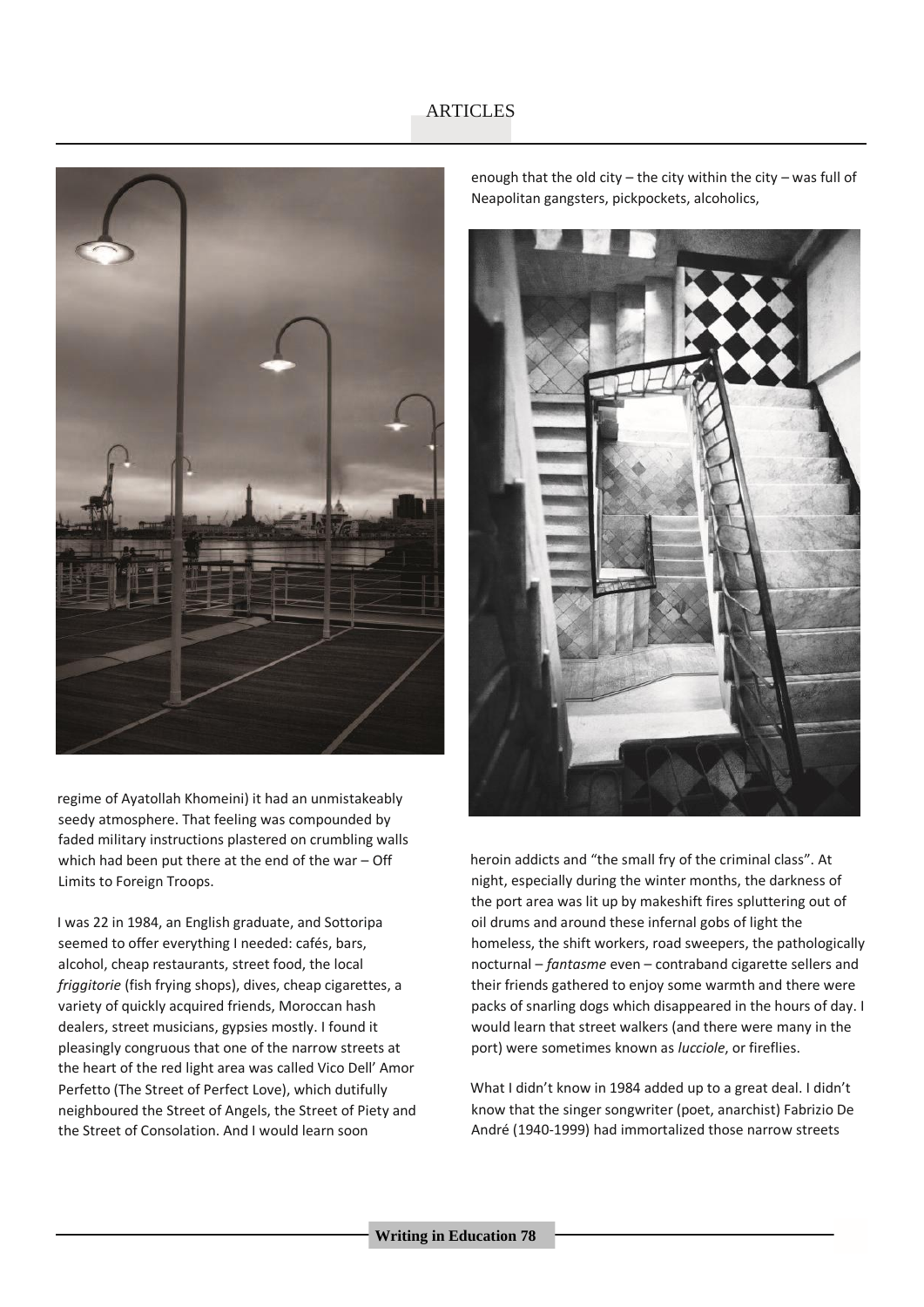### **ARTICLES**

running off the Sottoripa. I didn't know that Dino Campana (1885-1932) had written the greatest verses of his *Canti Orefeci* in Genoa's unforgiving labyrinth, the poet consumed by psychotic visions. I didn't know that Chaucer the businessman and diplomat had been a visitor (might he have compared notes with Boccaccio?) or that Richard the Lion Heart had processed through the Porta de Vacca – Cow Gate – before embarking on the Third Crusade. Or that Byron had for a lengthy period made Genoa his home. It was his last Italian address before he left for Greece and such an inglorious death! I didn't know that Dickens had walked the streets of Genoa in the 1840s. His heady account in *Pictures from Italy* (1846) reverberates today:

*[Genoa] is a place that 'grows upon you' every day. There seems to be always something to find out in it. There are the most extraordinary alleys and by-ways to walk about in. You can lose your way (what a comfort that is, when you are idle!) twenty times a day, if you like; and turn up again, under the most unexpected and surprising difficulties. It abounds in the strangest contrasts; things that are picturesque, ugly, mean, magnificent, delightful, and offensive, break upon the view at every turn.*  (Dickens 1998: 38)

I didn't know that Paul Valḗry had composed his great storm poem "La Nuit di Gếnes" in 1892, or that Constance Wilde was buried in Stalglieno, the city of the dead; or that Thomas Hardy had described Via Garibaldi as the most beautiful street in Europe. And there down on the quay, in front of the apartment where I now lived, how could I have known that Basil Bunting in 1930 would have found a copy of Firdosi's *Shahnameh* which led to the English poet learning Persian, which in turn would lead to his working for British Intelligence in the Middle East during WW2, all of which feeds into his masterpiece *Briggflatts* (1966). I knew hardly anything about the "Ezruversity", lodged comfortably about the coastal town of Rapallo, some thirty kilometres south of Genoa where between the wars Ezra Pound was the leading light in that modernist community of writers, artists and musicians; where the American poet laboured with the *Cantos*, the most lyrical sections of which drew inspiration from the Ligurian landscape. At the end of the war Pound was arrested by partisans and handed over to the American authorities in Genoa.

In fact I knew little about the partisans or the Red Brigades and Genoa's left wing traditions or that Giorgio Caproni (1912-1990), himself a partisan as well as one of Italy's greatest twentieth century poets, had written about Genoa with such yearning. His emblematic "Litania" ("Litany", 1956), in its very insistence, is a great love poem to the city. Here in this stanza, in fact, he mentions the Sottoripa:

> Genova di Sottoripa. Emporio. Sesso. Stipa. Genova di Porta Soprana, d'angelo e di puttana.<sup>1</sup>

(Caproni 1998: 176)

And nor did I know that a hundred metres or so from my apartment there remained the dilapidated shell of The Hotel of the Cross of Malta which, in various periods, had opened its doors to Smollett, Flaubert, Hawthorne, James Fenimore Cooper, Henry James, Mary Shelley, Stendhal, Mark Twain, Giuseppe Verdi and Friedrich Nietzsche. It was much later I learnt that Adolf Eichmann and Josef Mengele had stayed in nondescript hotels in these same backstreets after the war, waiting for a safe passage to South America, in all likelihood helped by the Catholic Church.

Yet there was something in the lay of the streets – the c*aruggi*  or *vicoli –* and something in the roof tops; there was something in the cupolas, the funiculars and the fish stalls whose fresh catch writhed across the cobbles in some final desperate spasm; and there was something in the dialect (Zeneise) which sounded like a mix of French and Portuguese, and the light breaking into some piazza that woke me to the fact that the city was redolent with poetry. The city itself *was*  the poem, or at least some inchoate endless draft. Its thimblewide streets were poetic lines of varying lengths breaking and re-gathering in some evanescent, tantalizing fugue. In 1984 I wasn't overly familiar with terms such as cultural geography, psycho-geography, spiritual geography, and it was unlikely that I understood the meaning of metempsychosis, but as an English graduate I was hooked on poetry and the city must have taken me by the nose like some rag-and-bone man version of Virgil. I got hold of a typewriter and I wrote. I bundled poems into envelopes and sent them off to Alan Ross, editor of the *London Magazine*. Months later I would get a reply on some recycled post card, which had already, it seemed, been half way round the world: Not quite there, it would say, yet moving in the right direction…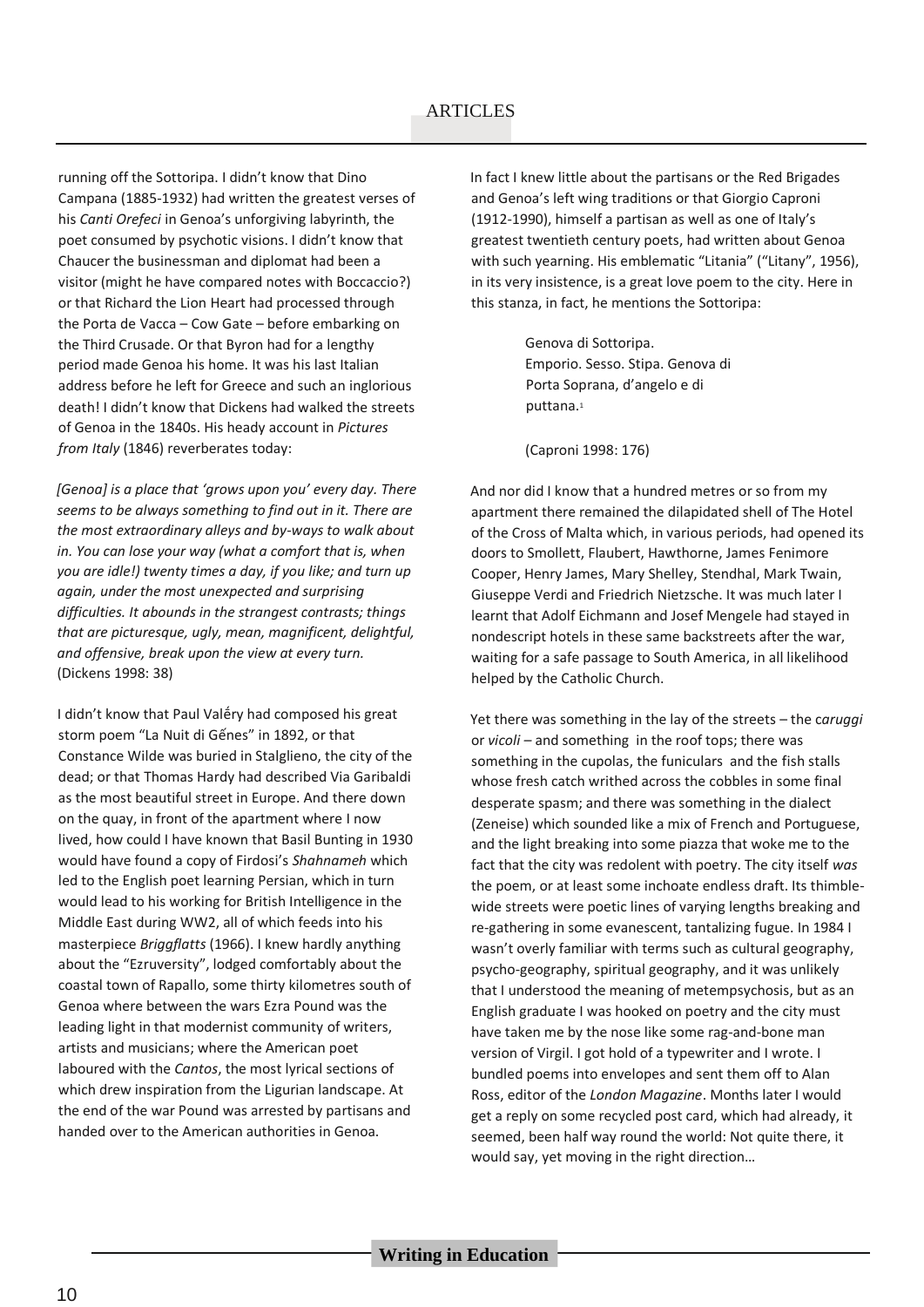### **ARTICLES**

By 2005 I had left my job at the University of Genoa and was teaching at the University of Winchester. I still visited Genoa regularly, for it was there my children were growing up, and I had many friends in the city. I was given a Bogliasco Foundation Fellowship in 2008. (Bogliasco is a village along the coast from Genoa where Constance Wilde lived out her life in anonymity after the imprisonment of her husband.) Genoa had long got under my skin; it was now part of my skin.

In 2012 I received an email from Guigliemo Trupia, a film maker based in Milan who wanted to make a film about Genoa. I read the email with interest. He had visited the *centro storico* – the old quarter – to carry out some research and had come across a second-hand bookshop near the port which had some poetry magazines and literary anthologies. One of them was called *Genova per Noi* (Genoa For Us) – the title of a wellknown song by Paolo Conte. The anthology had been commissioned by the city authorities to celebrate Genoa's 2004 European

City of Culture status. Trupia opened the tattered book and a poem fell to the floor. It happened to be "Sottoripa", the poem I'd written in the 1980s. He decided there and then that "Sottoripa" was going to be the film, a film-poem in effect. It was a moment of serendipity, the poem taking on a talismanic quality and I gave my blessing to the project and then forgot about it.

A year later he sent me a draft version of the film. It was better than anything I had imagined and because he is the *auteur* of *Sottoripa* the film – my role was to have written a poem some twenty years earlier – I feel I might be allowed to say something on its behalf. I gave a viewing of *Sottoripa* at the NAWE Conference in York (2018). Each time I watch it I get a surcharge of emotion. It's a short film, circa 7 minutes, and Trupia has worked with black and white archives, mostly from the 1940s, 1950s and 1960s, to create a vivid conversation with the poem: https://vimeo.com/82730928.

Antonio Carletti reads the poem in Italian, and the

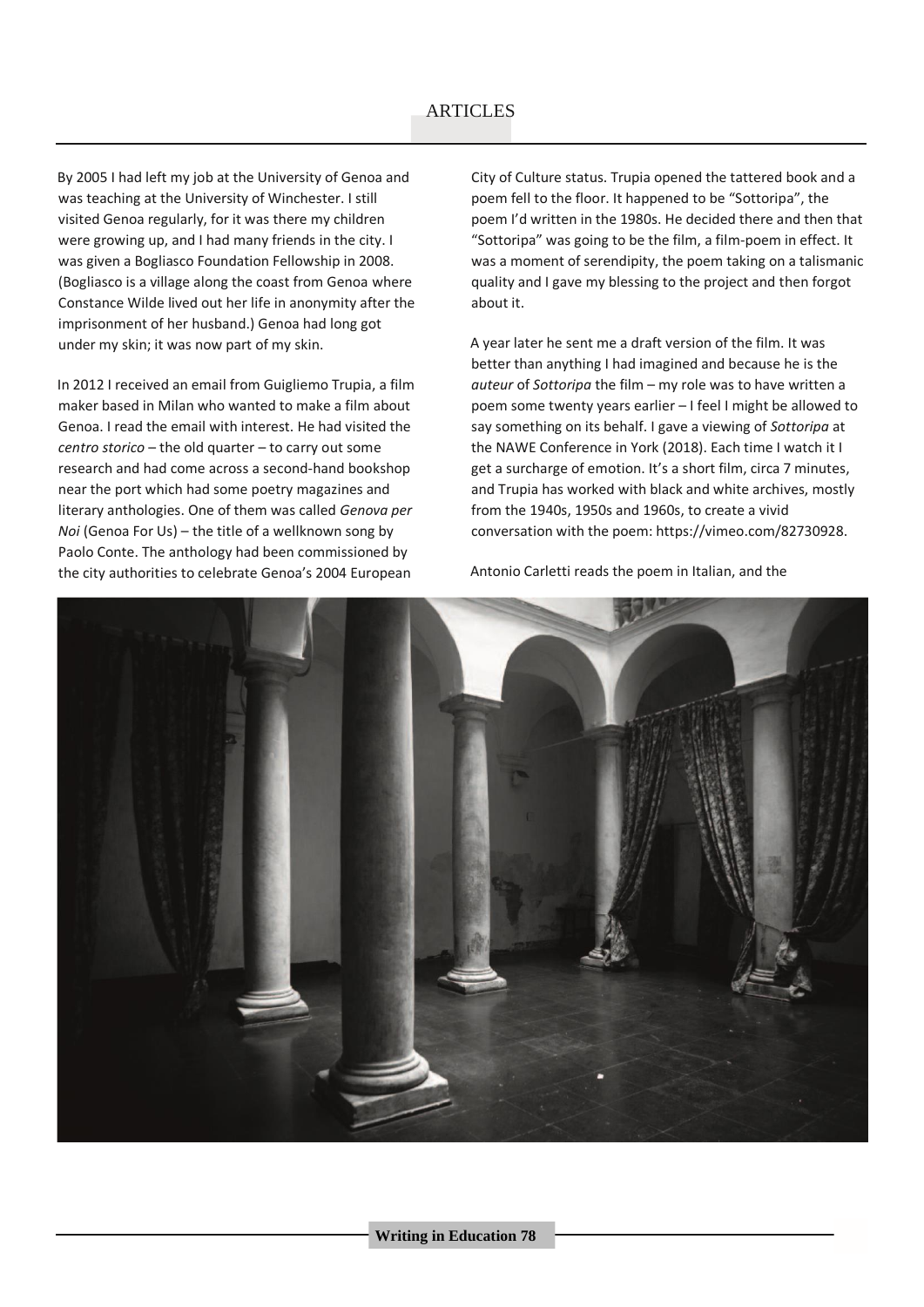English appears in subtitles. This is no Merchant and Ivory concoction; these are shots of an industrial working port, and the back streets of the city create a brooding atmosphere and a claustrophobic effect punctuated by a mother's voice calling after a child from a high window (*Sara! Sara!).* We get a sense of the height of the buildings, and we see people standing and staring as well as smokers, shopkeepers, skipping children and a woman flapping a cloth out of the windows. We cut to the port and hear an elegiac soundtrack, and we see the faces of a ship's crew close up – of varying ethnicities – and the famous lighthouse, or *lanterna.*

A pair of shirts hanging from a clothesline under a dark sky makes me think of condemned men on a gibbet. In fact, throughout the piece, clothes hanging from lines, Italian style, become unlikely prayer flags, and towards the end the film cuts back to street level: fruit vendors, that unexpected bicycle moving at speed through a narrow street, and the otherworldly sound of waves as the film ends with a lone figure walking along a stretch of beach.

What I like about the film is its unflinching melancholy and the growing awareness that the faces of these men, women, children are ghosts – ghosts on the screen, ghosts in the city, ghosts behind the text, real people long gone reminding us that poetry is habitually an act of breaking bread with the dead, not only in that Eliotic notion of acknowledging what has gone before – the past in the present – but also in a quite visceral, uncanny, metaphysical sense, which makes the hairs on the back of the neck stand up.

What delighted me about Trupia's film is that he had "read" my poem with an uncanny precision. Apart from a brief email exchange we had not met or spoken; that would happen later, after the film had been released, and that also by chance, in New York as it turned out. He had raised up my youthful poem with cinematographic generosity, capturing the atmosphere of a moody postwar industrial city excellently well.

Trupia's work was nominated at the Raindance Film Festival in 2013 in the documentary short category. Canneto Publishers suggested I worked with a translator to produce a bilingual text which gathered together my "Genoese" poems.

I turned to Massimo Bacigalupo. I had worked with him in the 1980s and 1990s at the University of Genoa. He had translated "Sottoripa" for the *Genoa Per Noi* anthology. He knew that my collections of poetry – published in the UK and Ireland – had engaged with Genoa in a number of ways. The titles of four of the volumes contain Genoese references. *Rina's War* (2001), for example, provides a title-poem which refers to my motherin-law's war time experiences in northern Italy; *The Red Zone*  (2007) offers up a title-poem which alludes to the notorious G8 summit in 2001 when the old quarter was cordoned off by the police and referred to as the Red Zone; *The Parrots of Villa Gruber Discover Lapis Lazuli* (2011) refers to a broken down villa in Castelletto, an area of Genoa above the old quarter; *The Street of Perfect Love* (2014), as mentioned earlier, is a narrow street that cuts through the red light area. Bacigalupo, as translator and curator of the project, selected poems from these respective volumes and we added a handful of unpublished pieces.

I have been resident in England since 2005, yet I go back to Genoa regularly. Sometimes I go back to give readings. This year I am visiting an exhibition curated by students from the Accademia di Belle Arti who have been working with *Sottoripa*  as a way of exploring the labyrinthine nature of the *centro storico,* the city within the city. Sometimes I return to Genoa by way of memory, creating, at moments, what might be described as a parallel existence: geographical dislocation, longing, dreams. Modernist poets, like Bunting for example – typically emigrés themselves – worked between languages; they enthusiastically mined moments of linguistic slippage; they embraced the macaronic with delight and this was shored up by a serious commitment to the reading of "foreign" poets.<sup>2</sup>

The *Sottoripa* project inevitably raises the complex matter regarding the translation of poetry *per se*. In short there are divergent views, which range from Robert Frost's laconic observation "Poetry is what gets lost in translation" to Robert Lowell's loose translations as revealed in *Imitations* (1961), which celebrate the way in which the movement from one language to another might be allowed to create something fresh and new, *sui generis*. Make it New! Ultimately a translator of poetry is a navigator relying on instinct and technique and in Bacigalupo I had the advantage of having an academic and accomplished translator who had read my work over many years and who also knew something of my personal circumstances.

Some of my poems are autobiographical, even perhaps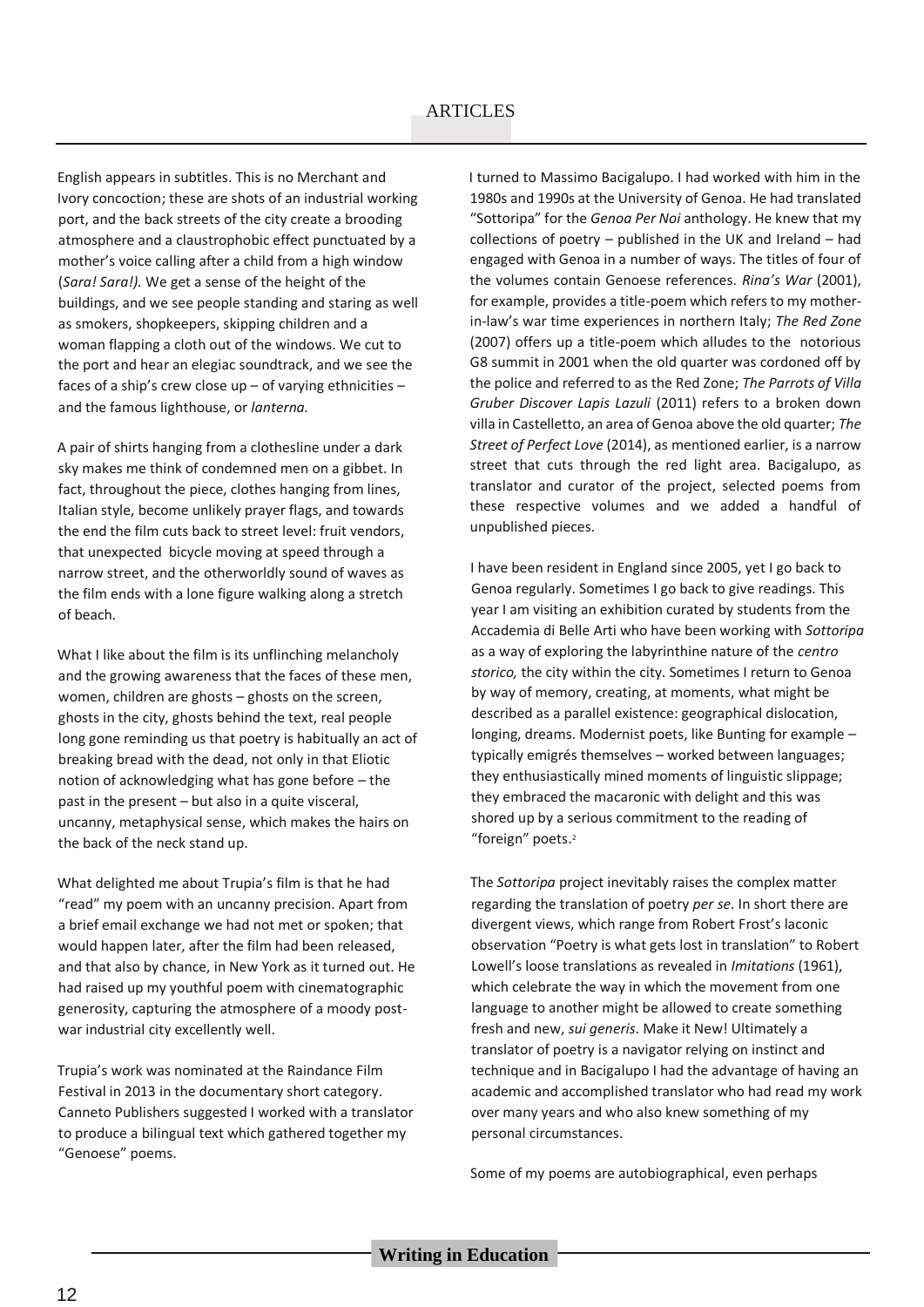"confessional", although that term, which Michael Hofmann has referred to as the "C-Word", always requires further interrogation (Saffis-Nahely and Stannard 2013: 102) - Some of my poems might be seen as creative "readings" in that I have "written to" or "written out of" various Italian, English and American poets. These include Giorgio Caproni, Eugenio Montale (1896-1981) and Camillo Sbarbaro (1888-1967) – all Ligurian poets – as well as Charles Tomlinson (who lived in Liguria in the 1950s and wrote about this experience in *Some Americans*), Basil Bunting, a onetime "student" at the Ezruversity, and D.H. Lawrence, who made Liguria his home before the First World War.

I would argue that writing a poem – any poem – is an act of translation, just as much as it might be an attempt to preserve a memory (*pace* Larkin.) A strong poem enacts some kind of kinetic jolt, that journey or *movement* of the poem across the page and down the page, and beyond the page. It is in some ways an act of intellectual and emotional "migration", a dynamic if subtle shift, the *translating* of an experience, personal or otherwise. Poetry *travels* in effect, far and wide. Bacigalupo's Italian translations are further examples of cultural intervention, trans-culturalism, transmogrification, even, perhaps, a type of metempsychosis. The English poems, which came out of the bricks and bones and alleyways of an ancient city, out of the poetic voices of the living and the dead, are passed on through the Italian language into the 21st century. The past in the present. The ghosts can stretch their limbs again.

The act of translating is also pragmatic and aleatory, like the writing of a poem. The work began in 2014 – a painstaking, intriguing process during which I was sometimes asked to clarify the meaning of an English word or explain a reference, or look over the Italian. A doctoral student at the University of Genoa carried out some wood clearing in order to prepare the ground. He took on the role of poetic sleuth, tracking down graffiti (sometimes it was still there!) or checking the accuracy of any urban or geographical references I had made in a poetry of streets, piazzas, cafés and bars; poems such as, for example, "Vico Casana" (p.24), "Via Mascherona" (p.48), "Piazza della Posta Vecchia" (p.54), "Vico San

Marcellino" (p.58), "Vico Angeli" (p.58), and "Bar Degli Specchi" (p.96).

We corresponded about register and tone and minutiae of varying kinds. In effect the project inscribed the collusion and collision of two different languages and two different poetic traditions. The doctoral student was no doubt raised with a reverential attitude towards poetry which can still pressurize, it seems to me, a fair amount of Italian poetry today. He wanted to elevate my rather more colloquial Anglo-Saxon into what he must have considered a more philosophical or overtly lyrical type of poetry; he wanted – with the best of intentions – to bleach any traces of the demotic and render my version of Genoa into a more "literary" project. Poetry with a capital P, perhaps.

He appreciated the lapidary engagement with the city – his city – but he wasn't always comfortable with my poetic strategies – the throwaway line, the switching from the hieratic to the bathetic. Bacigalupo on the other hand, from many years of reading American poetry – William Carlos Williams, Frank O'Hara et al. – and a Poundian scholar, was less concerned. He understood that the poetry of anecdote, fragment, the quotidian, half rhyme, jazz – *stuff,* in effect – can create its own chiaroscuro, allowing sunlight and humour into the tenebrous heart of the city.

I've set out to demonstrate how *Sottoripa* has been enriched by a variety of sources, not least the somatic presence of the city itself. I want to acknowledge that, although my poetic decisions have clearly played a significant role, the work, as it now stands, has been shaped by the collaborative contribution of others, not only Trupia and Bacigalupo, and not only the writing of poets alive and dead, but also by those daily transactions and conversations with friends, family, partners, my ex-wife, colleagues, students, shopkeepers, strangers, as well as bus, boat and train journeys, by what Donald Davie has called "the reek of the human" (and there's no shortage of humanity on a crowded Genoese bus!). And it was shaped by my wanderings across the *centro storico* over the course of 30 years. This most secretive of Italian cities opened itself, grudgingly and lyrically. In my poetry I have tried to keep a record of this.

Baciagalupo handed a proof copy to his niece, a photographer who works in Africa and who uses her work to promote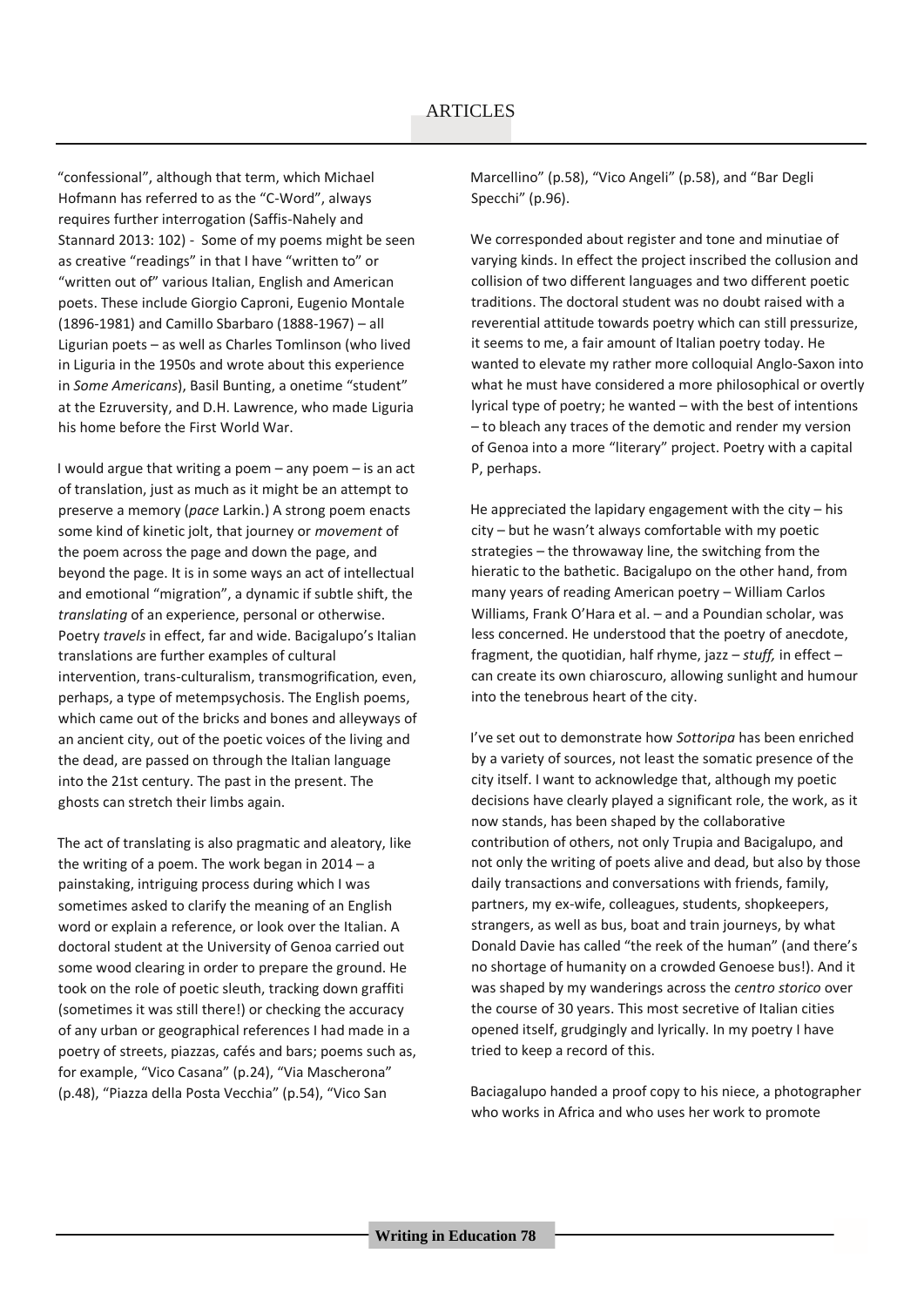human rights. In 2010 Martina Bacigalupo was given the Canon Female Photo Journalist Award. She was visiting Genoa, putting on an exhibition in the old quarter. She made it clear she wasn't into doing any "tourist" pictures (good!) and eventually supplied 10 black and white photographs which bring an elegiac grace to the writing: interior spaces, courtyards, the vaulted ceilings of the Sottoripa, a chaise longue, stairwells in crumbling palazzi, showing Genoese marble and slate; lone figures in the miasma of the backstreets, broken palaces inhabited by immigrants from Africa and South America, the lighthouse towering over the port. These photographs create another layer of atmosphere and underscore what has been on my part over many years a passionate poetry of place, ever conscious of the footsteps of those who have come before.

#### **Notes**

1. Genoa of the Sottoripa. / Shops. Sex. / Genoa of PortaSoprana, / angels and street walkers.

2. All of this was challenged by Philip Larkin whoclaimed (provocatively) he had never read any French poetry and who had a programmatic dislike of intertextuality which he considers in his 1950s "Statement": "As a guiding principle I believe that every poem must be its own sole freshly created universe, and therefore have no belief in 'tradition' or a common myth-kitty or casual allusions in poems to other poems or poets, which last I find unpleasantly like the talk of literary understrappers letting you see they know the right people."

#### **Bibliography and further reading/listening**

Bacigalupo, M. and Stannard, J. (2018) *Sottoripa: Poesie Genovesi*. Genoa: Canneto Editore.

Caproni, G. (1998) *L'opera in versi* (ed. L. Zuliani). Milan: Mondadori.

Dickens, C. (1998) *Pictures from Italy.* London: Penguin. McKendrick, J. (ed.) (2004) *The Faber Book of 20th-*

*Century Italian Poems.* London: Faber and Faber.

Saffis-Nahely, A. and Stannard, J. (eds) (2013*) The Palm Beach Effect: Reflections on Michael Hofmann*. London: CB Editions.

Stannard, J. (2001) *Rina's War.* Calstock: Peterloo Poets.

Stannard, J. (2007) *The Red Zone.* Calstock: Peterloo Poets. Stannard, J. (2011) *The Parrots of Villa Gruber Discover Lapis Lazuli.* County Clare: Salmon Poetry. Stannard, J. (2014) *The Street of Perfect Love*. Tonbridge Wells: Worple Press.

Stannard, J. (2014) *Basil Bunting*. Liverpool: Liverpool University Press.

Stannard, J. (2016) *What were you thinking?* London: CB Editions.

Tomlinson, C. (1981) *Some Americans: A Personal Record*: Berkeley, CA: University of California Press.

Trupia, G. (2013) *Sottoripa*: Based on a Poem by Julian Stannard. Available at https://vimeo.com/82730928 [Accessed 25 June 2019].

Walton, N. (2015) *Genoa La Superba: the Rise and Fall of A Merchant Pirate Super Power*. London: C. Hurst and Co.

Below is a link to a RAI Radio 3 programme in which the journalist Oreste Bossini speaks with Massimo Bacigalupo about the poetry of *Sottoripa*:

https://www.raiplayradio.it/audio/2018/12/Magazine -Julian-Stannard-cd-novit195160-91479e72-25bf-45098443- 81c95596e98e.html [Accessed 24 June 2019]

*Julian Stannard is a Reader in English and Creative Writing at the University of Winchester. He taught English and American Literature at the University of Genoa for many years and is the author of several critical studies which include* Fleur Adcock in Context *(Edwin Mellen, 1997),* The Poetic Achievements of Donald Davie and Charles

Tomlinson *(Edwin Mellen, 2010), and* Basil Bunting *(Liverpool University Press, 2014.) He has published six collections of poetry, the most recent being* Sottoripa *(Canneto, 2018.) His poetry has been nominated for Forward and Push Cart Prizes and he was awarded the Troubadour Prize in 2010. Salt will be bringing out a new collection in 2020. He reviews for the TLS.*

#### **Six poems from** *Sottoripa* **by Julian Stannard**

#### **Sottoripa** *1984*

I wanted the meanest zone in the city, so I took a room in the Sottoripa and lived with a Persian for six heady months. He fed me on pistachio nuts the only thing mamma knew how to send and boasted about his muscles.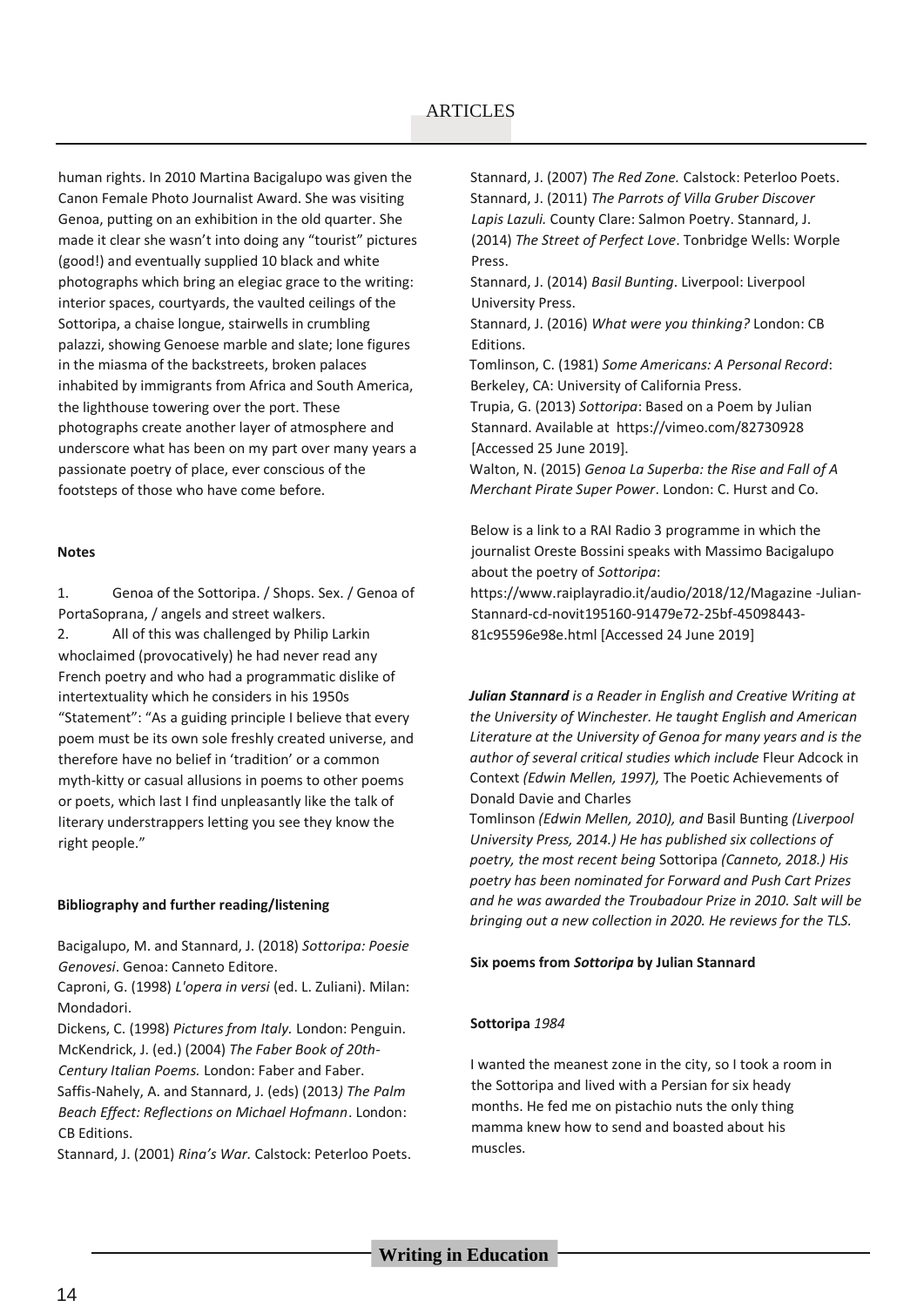Breakfast was a trip downstairs coffee followed by grappa followed by coffee a room full of lined stomachs, the small fry of the criminal class.

There was much talk about nothing And life was full of throat-cutting gestures.

If you wanted sex you had to pay for it or wait until the smallest hours. The Tunisians were always ready to oblige. Meanwhile the ships drifted into port to unload their human cargo and the dogs in the Sottoripa multiplied.

#### **Saint Anna's Funicular**

When I go down to hell I will take Saint Anna's funicular. It will be waiting for me in the nearly dark of a velvet-skied Genoese evening.

I will be the only passenger and the doors will slide shut with a sublime finality. It will be an extraordinary occasion, this journey into eternity.

And in that narrow steep descent I will be given my last vision of the city against the sea and I will pass lighted windows full of comfort and chandeliers.

#### **Piazza della Posta Vecchia**

Darling, they've dripped gold lights over our piazza, the knocking shop of our glorious epoch where the Borgia Prince Bettino Craxi once hovered in the courtyard buoyed up by a hit squad of squeaking puppets. We peeped out naked, so sexually wired. Come back to bed, you said.

that sudden dragging of you into the world.

Your mother was led away to recover and I was left holding the baby. We walked, startled father, startled son, along the hospital's marble corridors edging away from Rosalba's one good eye.

That's when I noticed we didn't actually *have* a bed.

#### **The Red Zone**

I need to get back into the Red Zone because I left something in the apartment ten, twenty, thirty years ago. And this little row of pants lining the alleyway, hand washed, sparkling… I need to climb these slate stairs. Has anyone bothered with the locks? And I thought the city so quiet until helicopters drifted over my shoulder. I need to get into that apartment with its high ceilings, its whorey curtains, the bat still flapping in the wardrobe, a baby on the table. Did someone leave a baby on the table?

#### **Sampierdarena, 1990**

*For Jack*

Do you remember the night you were born? Rosalba was our gynaecologist of choice. She smoked incessantly, that little flickering of ash transforming her consulting room into a not unreasonable display of *pointillismo*. Her babies were born in a fix of nicotine. A gynaecologist who smoked was bound to do well in those heady days when smoking was almost a necessity. But a gynaecologist who smoked and who was blessed with an eye that twitched…

You were born in the hospital of Sampierdarena in the early hours of March the sixth, 1990. You were crowned in the sweetness of placenta and several little daubs of excrement. Rosalba worked nimbly, her cigarette, her twitching eye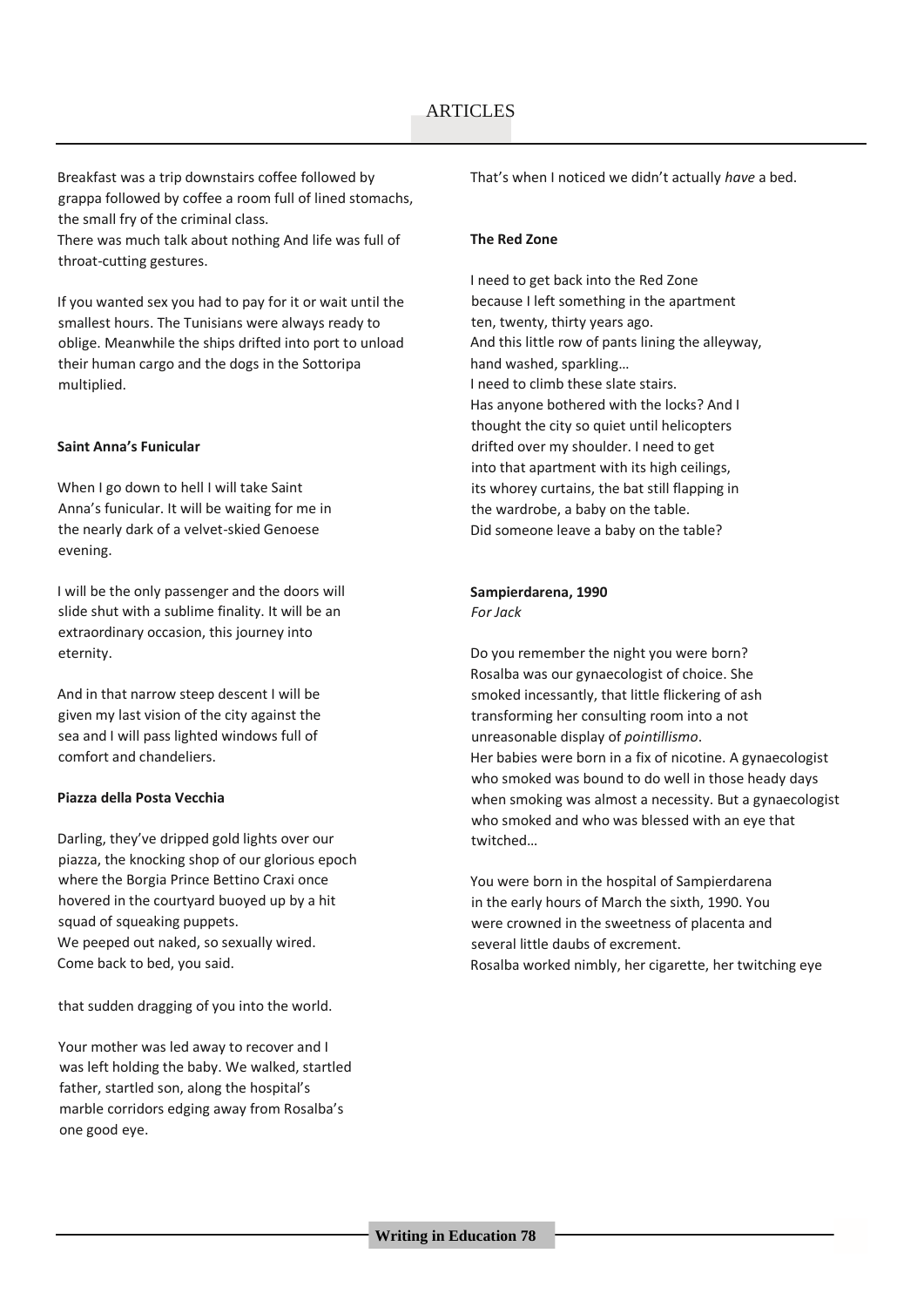And of course I knew there would be a bar across the road so I put you into my coat pocket like a kilo of *trofie* and we slipped into the world of senses. Everywhere there were bancarelle of mimosa and I drank coffees laced with grappa and little flakes of brioche landed on your head.

Jack, how many hours did we sit there in Bar Franco?

Do you recognise the child, Rosalba asked a little strangely. Do you know, Rosalba, I have seen him somewhere. I have seen him in the breaking dawn of Castelletto I have seen him in the labyrinth of the city I have seen him in the Bar of Mirrors I have seen him in the waters of Sori.

#### **Blue Towel**

I hang a blue towel on the line beneath the window then I walk around the flat in a melancholic daze. When I go for the towel a little later I see that it's fallen and snagged on the line below.

Next day I'm staring out of the window watching a girl taking her pants from the clothes line. I don't suppose you've come across a blue towel? Sure, she says, pop down sometime carissimo. Early evening and I'm pushing at her bell: she opens the door and there's a blue towel wrapped around her head.

I'm asked if I'd like a little grappa and soon there's a clink of glasses behind a curtain and I'm looking at the room which consists almost entirely of a bed which is not unreasonable given her line of work and a sprinkling of books including a copy of *Chameleon Tunes.*

She brings a tray with three glasses, one of which is full of ice. Do you like Billie Holiday? I must have nodded because we sat there listening to some strange fruit hanging from the trees sipping chilled grappa her head wrapped so beautifully in my blue towel.

# **Impossible fictions**

## **Writing/reading Magic Realism and the uncanny**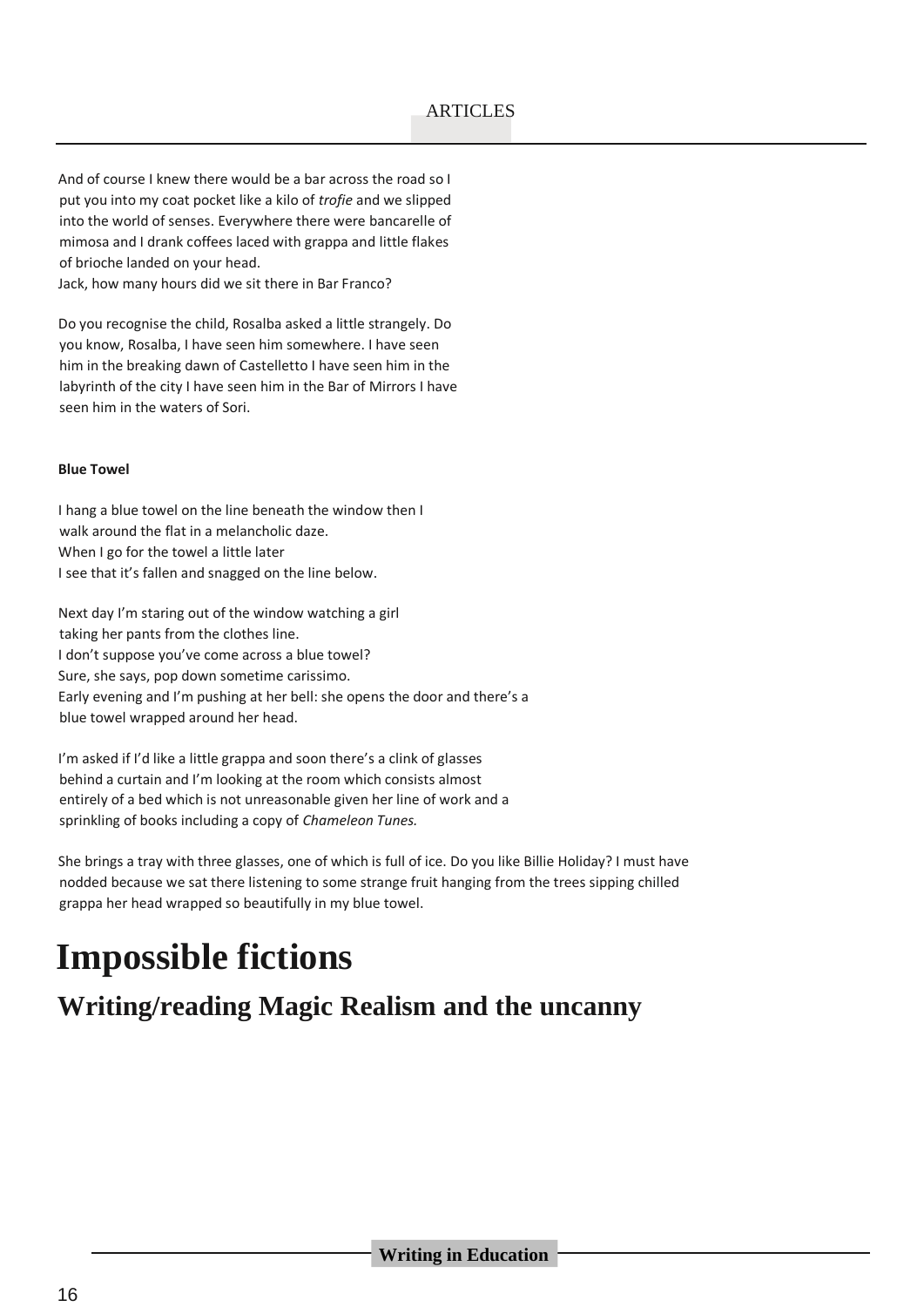## **Alan Bilton**



Magic Realism, the Fantastic, the Marvellous, the Uncanny: while literary critics adore squabbling over taxonomies and definitions, creative writers tend to prefer more lyrical language. John Banville talks of the "invasion of the dreamlike", André Breton of a "convulsive shudder", "a crack" opening up within "the carapace of

normality" (Brandon 1999: 218), Salman Rushdie of "the commingling of the improbable and the mundane" (Warnes 2009: 32), Umberto Eco of a "universe of hallucination" (Brandon 1999: 218). What links all of these ideas is the notion of two contradictory and mutually exclusive worlds – the ordinary and the impossible – somehow crossing a philosophical border to exist in the same fictional space.

In some models, these two states of being, one subject to scientific rules, the other in some sense supernatural, remain like oil and water, refusing to mix, but instead existing in opposition; this is the *modus operandi* of Surrealism, where the eruption of the irrational is registered as a kind of jolt or shock, a disorientation of the mind. Other commentators speak (perhaps less attractively) of a *seepage* of the magical or miraculous, a kind of contamination or infiltration, whereby the socalled real world becomes progressively more extraordinary or ridiculous or bizarre. And still others, following the Latin American model of Magic Realism, explore a mode of writing where the real and the fantastic are so intermingled that it is impossible to tell where the frontier might lie, or whether ancient folklore or modern science is the most incredible.

Whether one sees the Fantastic as a genre, an aesthetic, or a philosophical statement of intent, the purpose of this essay is not to argue over definitions or manifestos, but rather to suggest ways in which creative writing teachers might encourage their students to explore the narrative possibilities of the marvellous, that shot-gun wedding between the mundane and the hallucinatory whose very illegality (or hybridity) is ultimately its greatest strength. To this end, this essay will sketch out a kind of continuum or

bridge between realism and fantasy, inviting students and authors to situate themselves somewhere along the span. A warning, though: this horizontal model is also prone to sudden shifts and disruptions, a dizzying and delirious verticality, and the traffic between the plausible and the dreamlike is strictly two-way.

#### **The two banks of the river**

Although we're chiefly interested in the construction spanning the two sides, it's also important to take a moment to size up the two opposite ends of the channel. On one shore lies realism. Here the irrational or outlandish can be explained by relatively straightforward narrative means: the narrator might be crazy or deranged, drunk or ill, high as a kite on drugs or simply dreaming. In all of these cases, the apparently magical or numinous is ultimately a mistake, a *misreading*. The impossible is subjective rather than objective, a sign that the narrator has it wrong: that isn't really a ghost, but rather a curtain billowing in the wind, not an angel but a trick of the light. In short, the impossible (by definition) could not really have happened.

On the other bank lies the enchanted realm of fantasy, fable and fairy tale. In this world, magic is both real and an integral and accepted part of the genre. Wizards can cast spells, animals can talk, elves fix shoes, and none of this contradicts any of the laws of the land; in short, this is a magical realm – Middle Earth, Narnia, Oz – that the reader knows is profoundly separate from their own. Close to this lies The Boringly Literal Lands of Allegory: here, the meaning of any supernatural occurrences can be quickly grasped as a means of instruction, education or other didactic intent. Everything here has a clean meaning and purpose, generally with the purpose of enlightening impressionable young minds.

There's nothing wrong with either the rational solution or life in Toyland, of course: nevertheless these are the two shores that we're intent on leaving. Or rather, it is the means of getting from one world to another, the scaffolding that will transport us from the known to the unknown, which we're interested in. In my novel, *The Known and Unknown Sea,* the inhabitants of a small Welsh town receive mysterious tickets promising them free passage to the mysterious other-side of the Bay. When they arrive there they find themselves on a *papiermâché* moon which resembles nothing so much as a child's model or drawing of their world back home: wonky lines, badly drawn houses, the art-room smell of glue and paint. Likewise, in my first book, *The Sleepwalkers' Ball,* a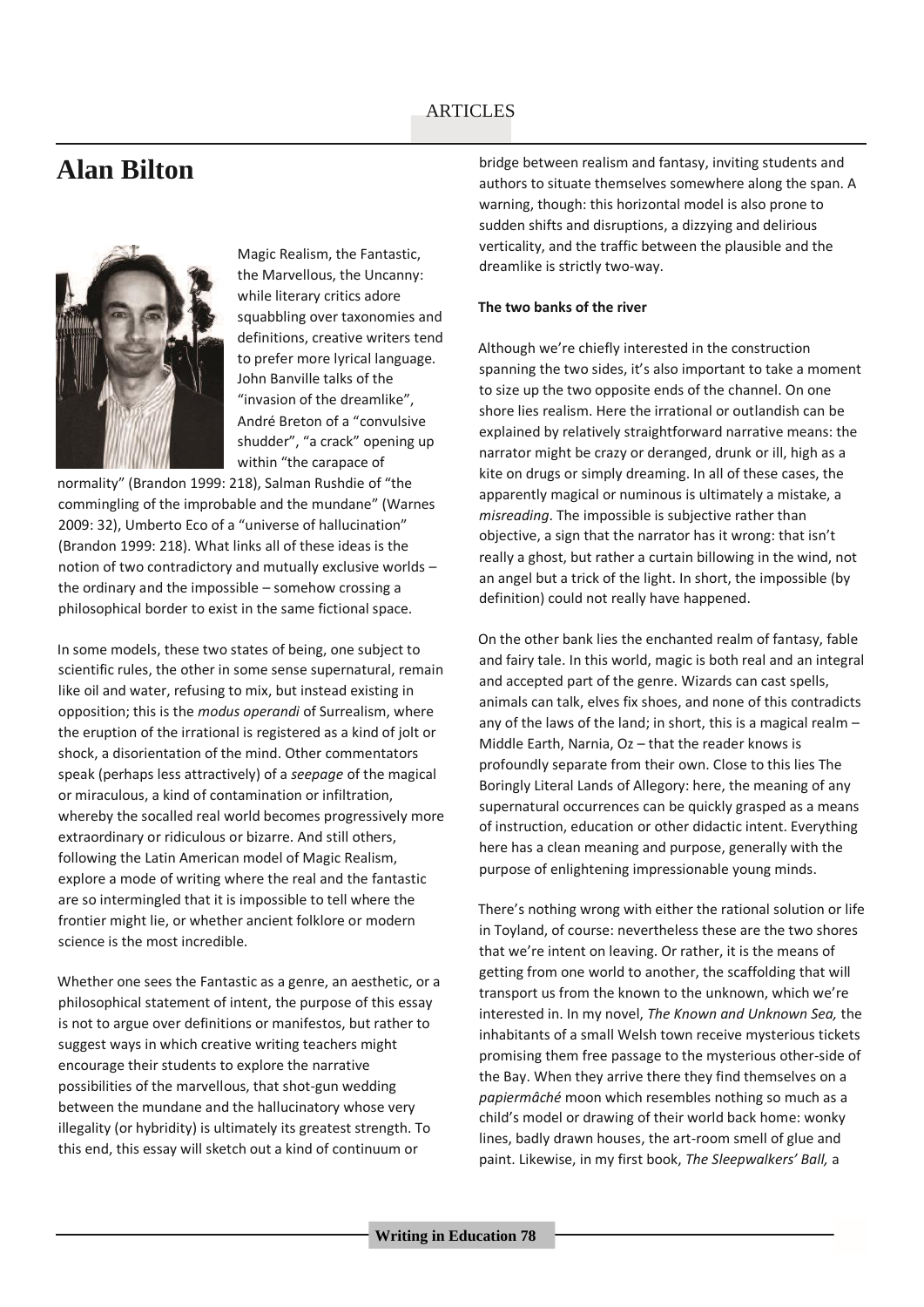mundane Scottish town turns inexplicably silent, insubstantial and black and white. The "other" thus turns out to be a crazy mirror version of the ordinary, or rather, the line between the two becomes increasingly erased.

#### *Exercise 1*

*From the mysterious opening at the back of a wardrobe, to the train waiting at platform nine and three quarters, many of the most popular fictions are based around a portal or passageway between the ordinary and the extraordinary, this world and the other side. The Surrealists too were fascinated with the idea of trap doors, secret passages, mysterious pathways hidden among the familiar. Think about a geographic space that you know very well – this might be your home, workplace, college or school – and describe something there that might serve as an opening to another realm. How does it work? Who finds it? What lies on the other side?*

#### **Uncanny valleys, mysterious shapes**

The term "Magic Realism" was first used by German Art Historian Franz Roh in an article on Central European Art in 1925. Roh was interested in paintings by artists as diverse as Otto Dix, Georg Schrimpf, Christian Schad, and Alexander Kanoldt, which he saw as breaking with the central tenets of Expressionism. Unlike Expressionism – where vivid colours, savage, irregular brush strokes and deliberately crude compositions seek to capture extreme states of mind in pictorial form – the so-called Magic Realists, at least on first glance, seemed to be much more conventionally realistic or mimetic, aiming for the flat objectivity of photography. However, on closer inspection, Roh argued that something much stranger and more mysterious was going on, an indefinable otherness haunting these apparently straightforward landscapes, still lives or studio portraits, "a mystery that does not descend to the represented world, but rather hides and palpitates behind it" (Bowers 2004: 3). For Roh, beneath the surface of these apparently commonplace paintings lurked something strange, bewildering and disturbing, as if the curtain of reality had been pulled back just a quarter of an inch. Viewers felt as if there was something wrong with this picture, an eeriness or alien quality glimpsed from the corner of one's eye. Either the angles did not quite match, or the light sources were wrong, or the scale and perspective were subtly *out;* in each case, the ordinary seemed estranged from itself, defamiliarized*,* in that ugly but highly charged phrase, *othered*. Unlike the

exaggerated and heightened "savagery" of Expressionism, Magic Realist paintings, Roh argued, were painted in a deliberately flat and sober manner: the strangeness lay in how something estranged could be glimpsed within the very fabric and texture of the humdrum everyday.

Italian critic Massimo Bontempelli subsequently applied this idea to literature, exploring the idea that miracles might appear in the midst of the banal or boring (indeed, both writers can be linked back to a long tradition of Romantic Idealism, the existence of spiritual elements discernable beneath the thick crust of matter (Warnes 2009: 20)). Both Roh and Bontempelli were interested in works of art or literature that seem inexplicably transparent, allowing another, magical world to peek through. The silent partner in all of this thinking is, of course, Sigmund Freud, whose 1919 essay "The Uncanny" argues that that which is most truly 'other' or aberrant is to be found in the home rather than in some exotic, or far flung location (Freud 2003: 123). Thus, while the Gothic sought out sites of otherness in ruined castles, haunted moors or sublime mountain peaks, Freud argues that the truly strange hides among the familiar, when an everyday thing is suddenly seen in a new light. For Freud – and Surrealist artists such as Max Ernst which followed him – the face glimpsed among the wallpaper, the bulge in the curtain, or the shadowy shape hiding under the bed are ultimately far weirder (in the true sense of the word) and terrifying than any vampire's tomb; the horror of the everyday turned radically, ontologically, unknown (ibid.: 130).

For Freud, this bewildering phenomenon could be explained by the functioning of the unconscious mind. In psychoanalytic theory, the pleasure principle (as opposed to the reality principle) fails to differentiate between what is really happening, what *might* happen, and what one fears or wishes at any given moment (young children are particularly bad at discriminating here). Thus in the unconscious mind, the real and the imagined or fantasized are placed on the same plane of reality; the logical part of the brain is switched off, allowing the inexplicable free rein (Gay 1989: 80). Of course the scientist Freud sees this as a misapprehension, whereas both Roh and Bontempelli discern hidden yet real spiritual forces. Nevertheless all of this school of thought grows out of a Germanic tradition rooted in a denial of Kant's separation of existence into the phenomenal (physical things, matter) and the numinous (the realm of the divine, the spirit, the Ideal) (Warnes 2009: 23). Suddenly the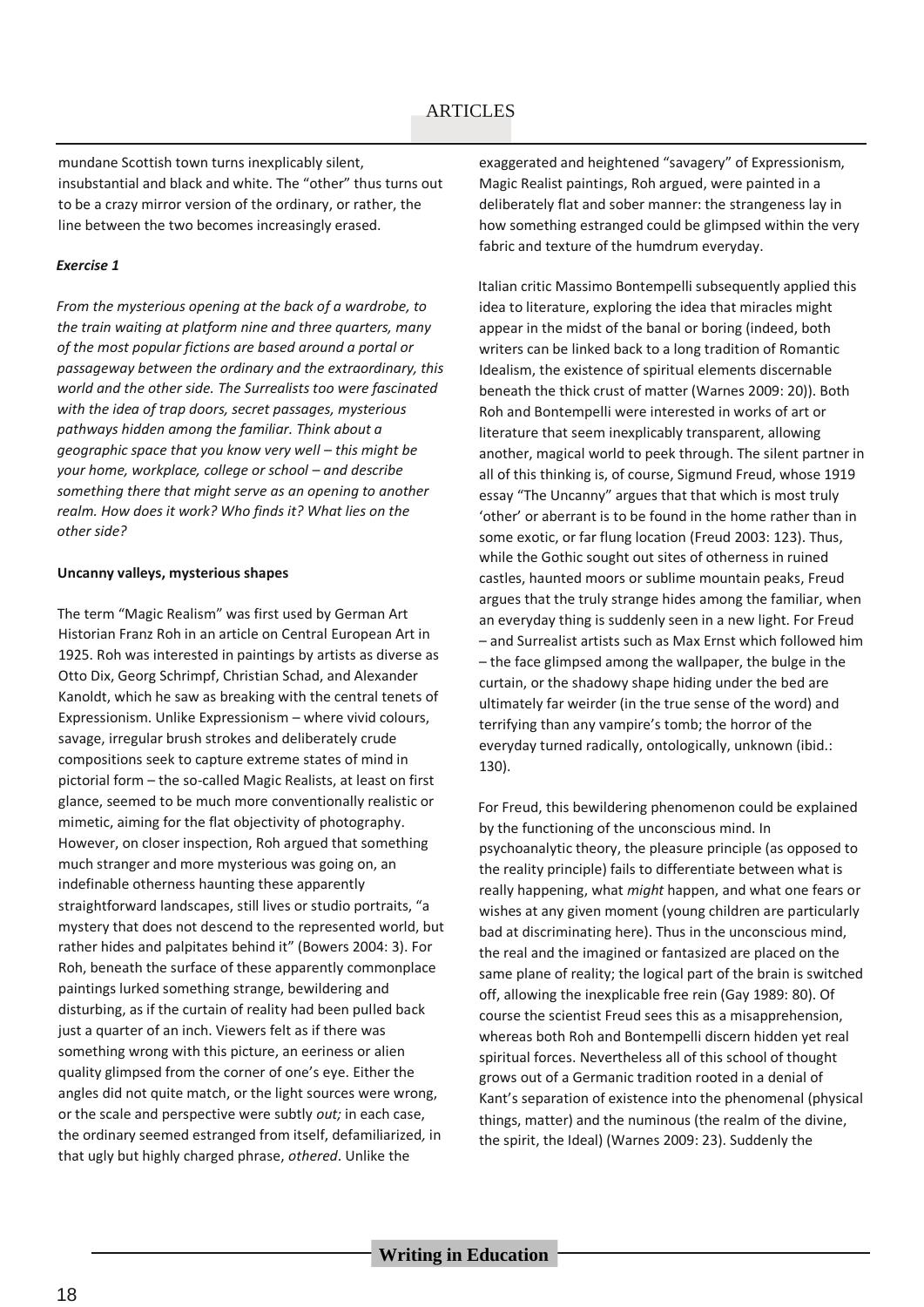distinctions between subject/object, spirit/matter and reality/vision all seem to collapse. But what should be our response?

#### *Exercise 2*

*Describe either a character gazing out of their upstairs window (they might be at home, at work, or in some other intimately familiar place) or idly watching TV, when they suddenly catch sight of something impossible, something that does not fit with this everyday world. Describe this impossibility in as realistic yet unemotional a manner as possible. Flatten your prose so that the alien feels as if it is made of the same material as everything else in your world.*

*Your character does not register any surprise and seems unperturbed by what they see; nevertheless, what do they do?*

#### **Seasick on the sea of dreams**

Bontempelli's essay proved extremely influential, blending with a parallel interest in psychoanalysis and surrealism, and reaching an audience as far afield as Alejo Carpentier in Cuba and Miguel Ángel Asturias in Guatemala. And yet at this point we reach a parting of the ways, along with the suggestion that there may be more than one way to reach the other shore.

For Andre Breton's Surrealists – following from Freud – the penetration of the impossible within the real is felt as "convulsive", "the marvellous", as "the eruption of contradiction within the real" (Breton 2011: 453). Central to this idea is an assumption that we are naturally conservative, conformist creatures, ruled by habit, repetition and convention. We do the same things, talk to the same people, and go to the same places, without ever so much as looking up from the ground. For

Breton, this is the tyranny of the habitual, the inability to escape one's mundane groove. However, the Surrealists believed that if we stepped off the well-worn path, turned left instead of right, caught the train before ours, or followed a stranger down the street, then we might find ourselves somewhere very different, turning the corner into a very different realm.

Moreover, Surrealism preached that there were signs and maps indicating this other world  $-$  X marks the spot. Incongruous street signs, objects in store windows, shadows on the wall, stains on the floor: all these were omens, symbols, either arrows pointing the way, or tools to dig ourselves out of our bourgeois hole. The key to Surrealist art is that you don't make it, but *find* it; hence the search for magical objects in junk shops, weird fetish objects in flea markets, secret doors in funfairs or at the back of the circus. This magical exit door was to be found in precisely those places where the mechanized rule of law and order was at its weakest: cinemas, toyshops, junk yards, seedy run-down arcades. Here, amongst the erotic postcards and broken toys, one might find a picture of some imaginary city, a peculiarly suggestive item of clothing, a torn book in a foreign language. For Breton, the "marvellous" is always to be found among that which society discards, the trash and the litter, rummaging in the debris of the worthless. The "marvellous" must be sought out therefore, as our rational, positivist society had consigned it to the rubbish pail. It was always hidden, camouflaged, disguised, just like the spiritual energies Roh detected in Magic Realist Art.

Not that the marvellous is always positive or sacred in Breton's eyes; on the contrary, its presence is always upsetting, confusing and inescapably alarming. It might be likened to wandering away from the beaten path into an endless, awful labyrinth, or digging up a doll or statue whose shape or visage both fascinates and appals. The marvellous *intrudes* on our world – it does not belong here. Its pimplelike eruption manifests itself as a threat to the established order, to reason or logic or morality. It cannot be assimilated into our everyday lives; it is scandalously, shockingly, irredeemably *other*. In the title story of my 2016 collection, *Anywhere Out of the World*, the postman Urbino searches for a Parisian address which does not, cannot exist. When he eventually finds the way in (via a strangely three dimensional painting), there is no way back.

#### *Exercise 3*

*Think of the places you have been to where you have felt the farthest from home, either in a positive or negative sense. It may be an exotic escape from the everyday or an environment where you felt you really did not belong. It may be the language or the customs that seemed so bewildering, or a sense of being lost, alienated, or unable to make sense of the sights, activities or people around you. Try to list the key elements that accounted for this profound sense of otherness, what Kafka called "sea-sickness on dry land". Now try to apply this sense of estrangement to a place you know very well – your workplace, old school, local pub. Write a*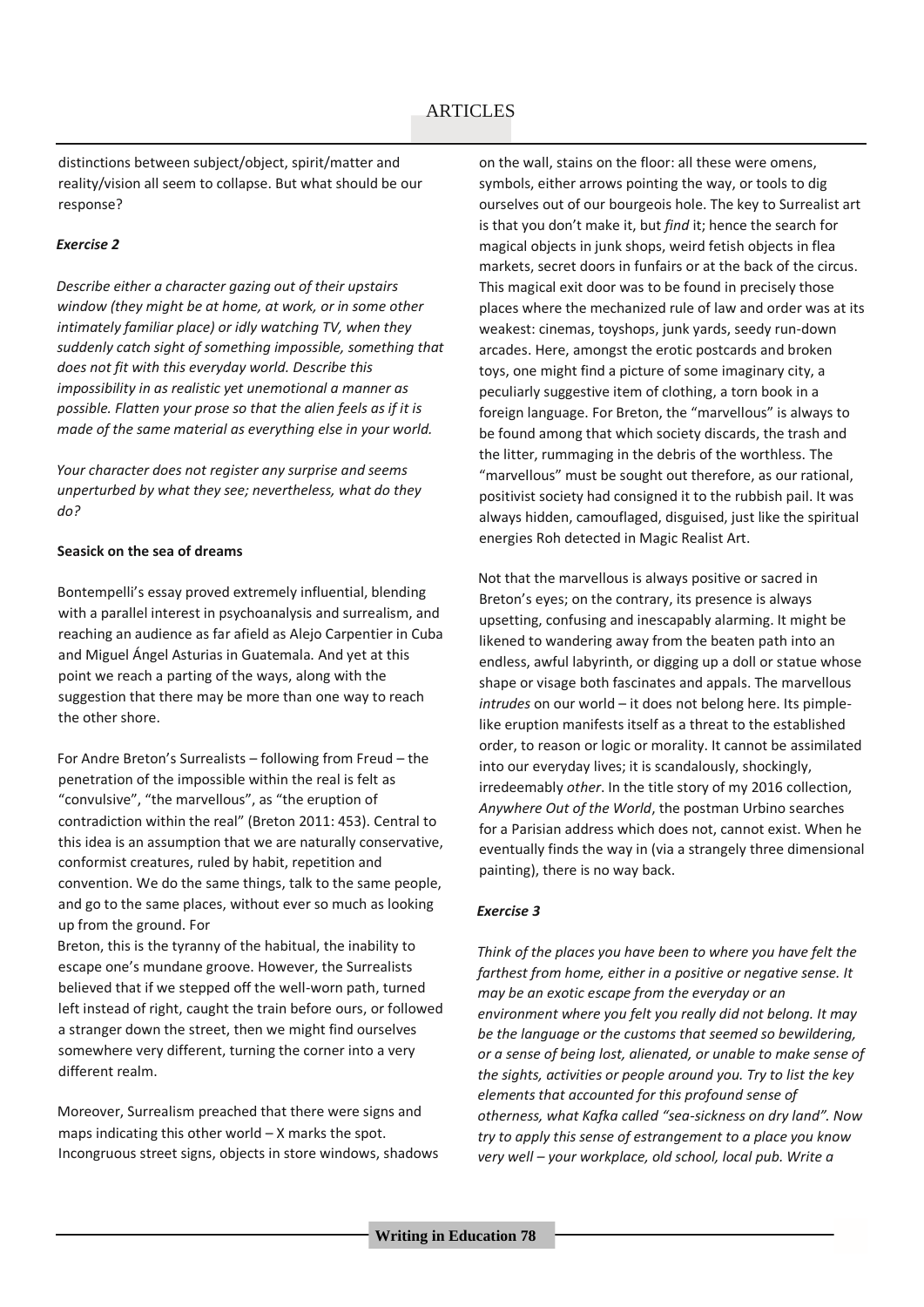*short piece of prose in which the commonplace or domestic takes on something of the texture and nature of the utterly strange.* 

#### **On farther shores**

As much as Latin American writers such as Carpentier were drawn toward the possibilities of Surrealism, ultimately Breton's ideas seemed at once too abstract, too limited, too (paradoxically) middle class (Schroeder 2004: 6). The Surrealists needed to have the leisure and means for their games of metaphysical hide and seek, searching for that four-leaved clover among the boulevards and cafés of Paris. Moreover, the assumption that the rational and mechanical was the norm from which the marvellous was implicitly an escape simply didn't square with the Latin American experience. Rather than something to be sniffed out by sophisticated European noses, for Carpentier *lo real maravilloso* was a constituent part of the Post-Colonial experience, as real – and as local – as the climate or the soil (ibid.: 6).

Indeed, for Carpentier, Magic Realism is best understood as a uniquely Latin American phenomenon, the product of "a juxtaposition of circumstances unimaginable in other places on the planet" (ibid.: 3). The fiction most closely associated with the Magic Realist "boom" all draws upon the region's rich and heterogeneous culture: indigenous Mayan or Aztec culture, Afro-Caribbean folk magic, Catholicism and the European Baroque. This ethnic mixture of indigenous people, slaves and settlers inter-mingles Shamanism, voodoo and Catholic superstition to create a mythic folk culture defined by a belief in the permeability of the barrier between this world and the next, a world where an acknowledgement of the existence of angels, ghosts and evil spirits appears as part of the very nature of the real. Here the magical is less an intruder than a taxpaying citizen; indeed, in the work of Gabriel Garcia Marquez, it is the scientific and the modern which is seen as the "other" and whose presence is most keenly felt as a disturbance in the fabric of life. Thus, rather than an antagonistic element (as we have seen with the Surrealists), in the South American tradition magic is normalized and integrated, the supernatural recorded in deliberately flat, non-judgemental prose. Carpentier believed that the Surrealists "turned their back on reality", looking for some kind of escape tunnel from an over bureaucratic and mechanized world (ibid.: 6). By way of contrast, the Latin American writers embrace reality, the reality that, in Garcia-Marquez's words, "is also the myths of the common people

… their beliefs, their legends; these are their everyday lives and they affect their triumphs and failings" (Schroeder 2004: 6). Surrealism is the avant-garde cocking a snoot at the everyday; Magic Realism is folk art, the art of the people, not hidden in the dusty corner of a library, but right here, directly to hand.

#### *Exercise 4*

*Think about what vestiges of folk culture or magical thinking still exist in our world today. This can range from urban legends – of ghosts, serial killers, haunted buildings – to ancient folklore, or different forms of non-scientific belief. Where do we find these patterns of other, non-empirical ways of looking at the world? We might think of the Internet and conspiracy theories or playground tales or religious belief or astrology columns or New age mysticism or the kind of superstitious thinking we're all prone to: the belief that stepping on a crack or saying a forbidden name three times will have mysterious consequences. Write a first person piece of work from the perspective of a character for whom these beliefs are an integral part of daily life. How do they reconcile the mythic and the mundane? How does this alter how they see, and how you write about, the world?*

#### **Dreams for sale**

While all of this may sound attractive and convincing, it also sets up a whole series of literary problems. One is the question of how *portable* a Magic Realist aesthetic might be. If the form is rooted in a specific and highly complex culture, can the recipe then be duplicated elsewhere, except in a bland, or watered down form? Moreover, this model also sets up a number of quandaries concerning the implied reader. A visitor from outside this culture will interpret the various fantastical events – the levitations, ghosts, visions and so on – as literally impossible (which is to say, outside of the realm of scientific possibility) and therefore read the book as an example of the exotically primitive, a colourful fairy tale of poor folk from a country far, far away. Although the prose might work hard to normalize the impossible, the reader will continue to register key events as outside of realism, even if they have tangible effects in the text (or in other words, they actually happen). Hence Jean Franco's dismissal of the term Magic Realism as no more than a "brand name for exoticism", an out-sourcing of poorpeople's fantasy (Warnes 2009: 1). The brand's patronizing view of the poor and marginalized as irrational children thus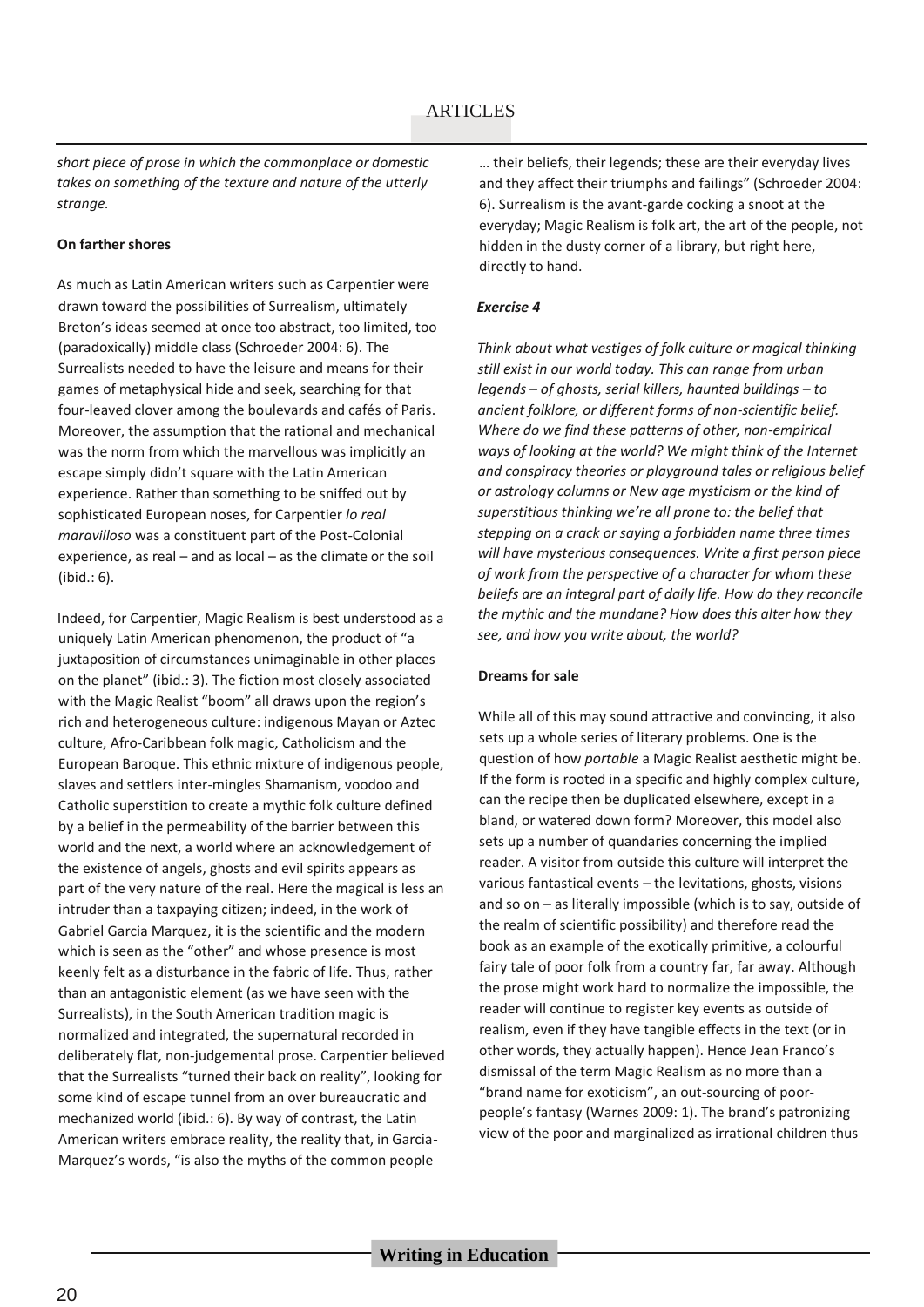continues the colonial project under another name: gap year literature for the globalized literati.

#### **The margins and the centre**

In all of this, we should remember that Carpentier and Marquez were self-consciously setting out to differentiate their work from the dominant European model (associated with colonialism) and to define a movement that both legitimizes and lionizes the Latin American experience. Central to both writers' thinking is the assumption that Magic Realism blooms on the margins of the known world, on the periphery, or the border. Hence, Marquez's seminal *One Hundred Years of Solitude* (1967) is set in the fictional town of Macondo on the isolated Caribbean coast of Columbia, far from a European centre, Europeans seen as the foci of power, authority and meaning, those who determine what is and is not real. The idea that "realism" is the norm is itself ideologically loaded, of course, assuming that there is some kind of consensus as to what reality is. The greater the distance from the centre, the more reality becomes subject to local pressure; hence as a genre or movement, Magic Realism always exists far from the centres of administrative control, on the edge of (socalled) civilization.

As a model, at first sight this doesn't seem to fit in with European examples very well at all. After all, the Surrealists were chiefly busy in Paris – the epicentre of modernity – while the most famous European practitioner of the weird, Franz Kafka, worked as an insurance agent in a major city at the geographic heart of the continent. If one digs a little deeper, however, then similar patterns emerge. As a German-speaking Jew, Kafka felt himself as estranged from the newly formed Czechoslovakia as from the Austro-Hungarian empire, while the repetitive and somnambulant nature of his work allowed time and space for his imagination to ferment. Likewise, and as we have already seen, the Surrealists were drawn to precisely those things that the modern managerial, pragmatic, ends-orientated sensibility most disdains: the broken, the useless and the discarded. In this sense, a feeling of occupying the margins can be experienced almost anywhere. Again, we might think that, while the Gothic privileges lost or wild places, the Uncanny exists within the local.

This marginal status, however, gives room to escape the constrictions and commandments in force elsewhere, and thereby to question exactly what constitutes reality anyway. As Maggie Ann Bowers argues, Magic Realism is a disruptive form, blurring the distinctions between fantasy and reality, indeed questioning the very distinction in the first place, "a description of life's many dimensions, seen and unseen, visible and invisible, rational and mysterious" (Bowers 2004: 82). For the critic Christopher Warnes, Magic Realism either expands existing categories of the real (the path of faith: we believe in the unseen) or ruptures them altogether (the path of irreverence: all systems of order are prone to collapse (Warnes 2009: 48). Whichever model an individual author is drawn to, it is a narrow, functional, capitalist notion of meaning being linked to purpose which is being challenged here; the margins writing back.

#### *Exercise 5*

*Think of a successful, accomplished, well-connected character, who is very much at home in the contemporary world. Then think of a scenario in which they are displaced into a place or situation far removed from this. This "fish out of water" scenario is a much beloved staple of Hollywood script-writers, but think about its deeper implications. What beliefs, assumptions or expectations will this jump in time or space serve to challenge? What happens when we find ourselves in a place where very different rules or ways of seeing the world apply?*

#### **The real, the fantastic, and the cordon sanitaire**

While in literary theory the wall between fantasy and reality might seem very well policed, 'twas not ever so. Indeed, if one goes back in literary history far enough, the idea of an antinomy between the realistic and the spiritual appears virtually incomprehensible, the chivalrous knight existing in the same world as ogres and dragons because the categories of the real and the fantastic simply did not exist (Warnes 2009: 32). For Fredric Jameson, the "disenchantment of the world" is linked to the creation and growth of capitalism, a mercantile, secular world in which the real is defined by use or productivity – the very world the Surrealists sought to flee (ibid.: 34). This is the world of middle management, quantifiable, empirical, and rationalized for maximum efficiency. Any tradition which can't be fed into this commercial algorithm, from myth to idle daydreams, is reclassified as worthless or unreal, the whole tradition of "romance" becoming hopelessly archaic. The work that captures this moment best is, of course, Cervantes' *Don Quixote* (1615); our befuddled hero might *think* that he's jousting with giants, but, like Sancho Panzo, we know that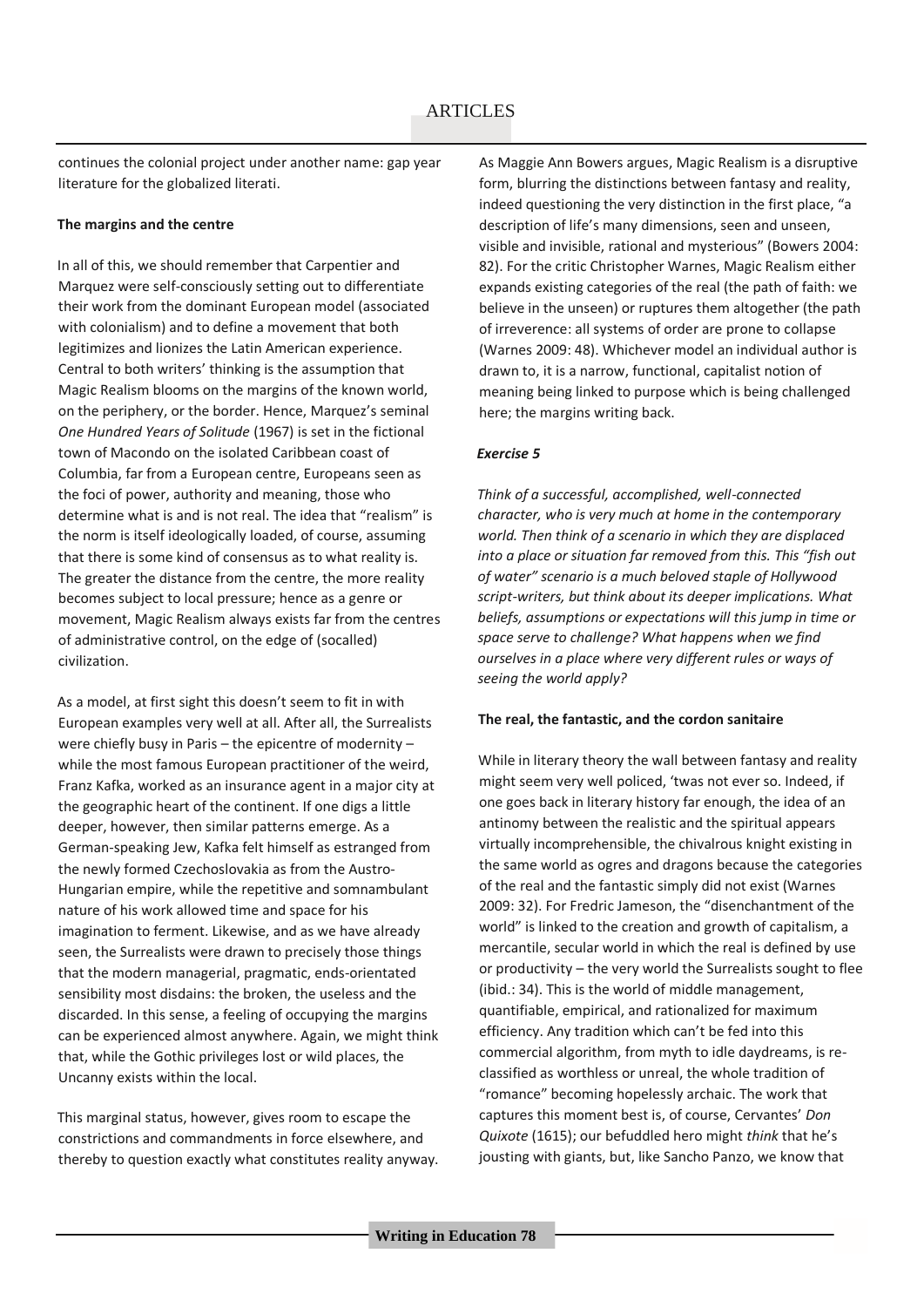he's *really* just tilting at windmills. Thus does Romance disappear from the world; with the invention of modern spectacles we now all see the world for what it truly is.

In his famous essay on the book though, Carpentier stresses that he, for one, is on the Don's side. He has faith that the giants *are* real, arguing that the purpose of literature is to challenge this very hierarchy of what is real and what is not (he also adds that Cervantes isn't so sure either). In his fiction, Carpentier uses the romanticized accounts of the first European explorers – the idea of Latin America as an exotic, enchanted land – as a weapon *against* European rationality and empiricism, reclaiming these tropes to attack the notion that only the productive is true, his critique of realism simultaneously a rebuttal of colonial authority (ibid.: 37).

Attractive as this idea might be, we might also at this point take issue with Jameson's assertion that we live in a disenchanted, profane world. Rather than manufacturing a ruthlessly mechanistic and stable world, capitalism is awash with enchanted objects (just think of the role of advertising in consumer culture), mythical creatures (or celebrities, as we call them), mysterious cults (via the internet) and prefabricated fantasies of escapism. Indeed the ways in which the formal provocations of Surrealism have been co-opted by Hollywood and Fifth Avenue suggest that late capitalism actively encourages the deconstruction of any distinction between who we really are and our fantasies of who we might be. The invention of CGI, virtual reality and our almost constant immersion in technology and social media all suggest that unreality is now our natural environment – or rather that our definitions of reality are as old fashioned as *The Matrix* (1999).

In this online environment, our bridge between reality and the fantastical threatens to collapse, the two banks becoming hopelessly confused. Magical thinking – and the saddling of political unicorns – now seems commonplace in our post-truth world, Umberto Eco's characterization of the Middle Ages as a "universe of hallucination" eerily similar to our hyper-real, simulacra-infested world. As such, Magic Realism, which explores the multi-dimensional nature of the real without flattening or diluting it, may well be seen as the form best placed to explore this. After all, its creation of a third space between reason and the irrational, the material and immaterial, the known and the unknown now feels like our home – and as such the natural habitat of the uncanny.

But perhaps I exaggerate – and certainly, we're not there yet, whatever some postmodernists might tell you. Rather, I agree with Wendy Faris that the aura of the miraculous never fades away entirely, even in the most culturally rooted of Latin American texts (Faris 2004: 8). Disruption and instability follow the uncanny wherever it goes, whether in terms of our bridge across the waters, or our very understanding of the two countries involved. Indeed, as I argued at the start, this may well be its greatest strength. Encouraging students to write in a Magic Realist mode also encourages them to rethink categories of realism, fantasy, the imagined and the everyday, to find their arching bridge transformed into a perilous tight rope, or a narrow line of prose. As the tour guide in my novel, *The Sleepwalkers' Ball*  says, "hold on tight, ladies and gentlemen, hold on tight…"

#### *Exercise 6*

*How might the fantastical or uncanny be manifested in our technology-obsessed, online, computer-generated world? Write a piece in which the inexplicable or supernatural exists not in a dusty mansion or haunted castle, but in the devices and systems all around us – the ghost in the machine.* 

#### **References**

Bilton, A. (2009) *The Sleepwalkers' Ball*, Aberystwyth: Alcemi.

Bilton, A. (2014) *The Known and Unknown Sea*, Manchester: Cillian.

Bilton, A. (2016) *Anywhere Out of the World*, Manchester: Cillian.

Bowers, M.A. (2004) *Magic(al) Realism*, Abingdon: Routledge.

Brandon, R. (1999) *Surreal Lives*, London: Macmillan. Breton, A. (2011) *What is Surrealism?,* New York, NY: Path-Finder.

Faris, W.B. (2004) *Ordinary Enchantments: Magic Realism and the Remystification of Narrative,* Nashville, TN: Vanderbilt University Press.

Freud, S (2003) *The Uncanny*, London: Penguin.

Gay P (1989), *Freud*, New York, NY: W.W. Norton. Schroeder, S. (2004) *Rediscovering Magical Realism in the Americas*, Westport, CT: Praeger.

Warnes, C. (2009) *Magical Realism and the Postcolonial Novel*, Basingstoke: Palgrave Macmillan.

Zamora, L.P. and Faris, W. (1995) *Magical Realism:*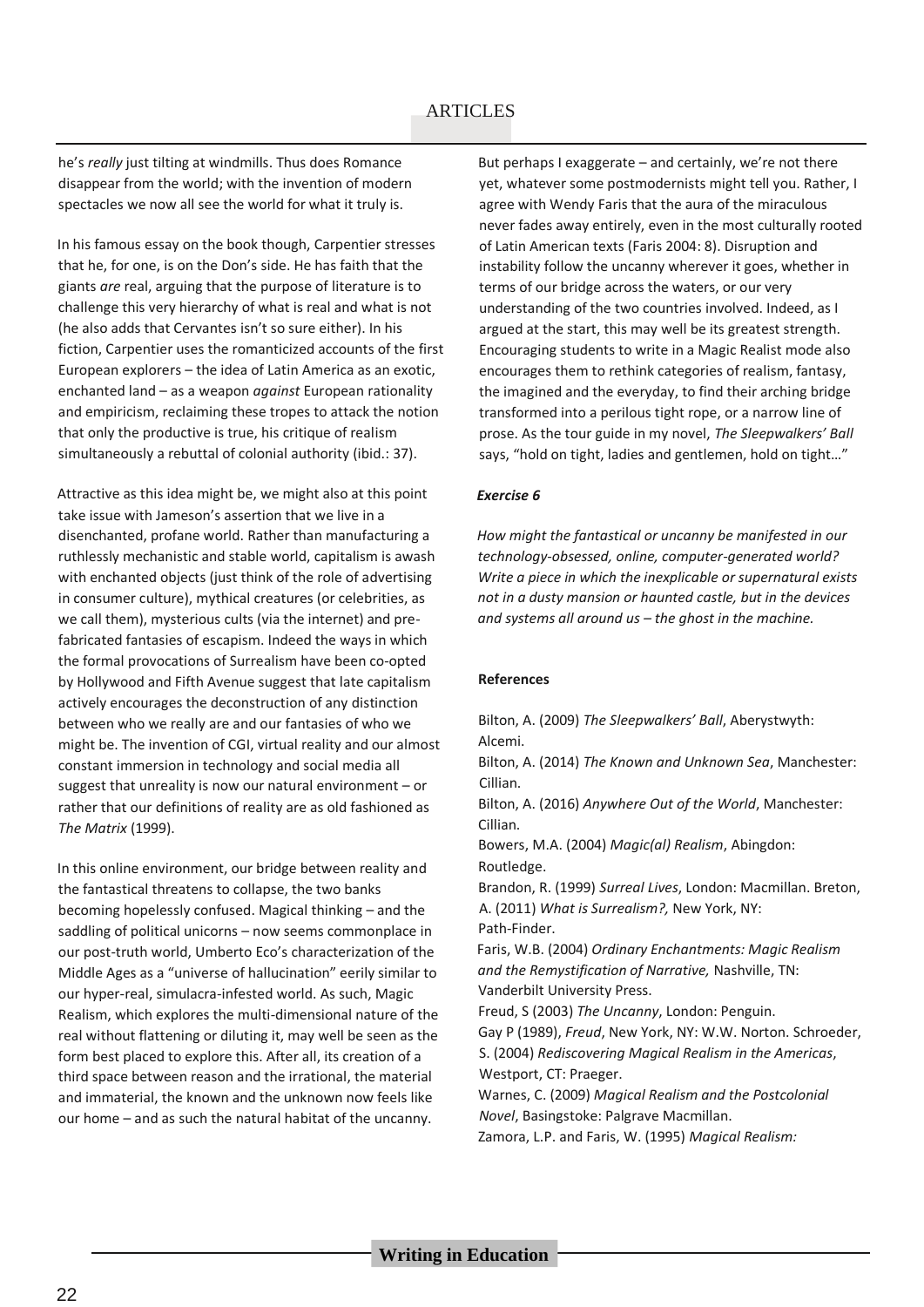*Theory, History, Community*, Durham, NC: Duke University Press.

*Alan Bilton is the author of two novels,* The Sleepwalkers' Ball (*Alcemi, 2009) and* The Known and Unknown Sea (*Cillian, 2014), as well as a collection of surrealist short stories,* Anywhere out of the World (*Cillian, 2016), and books on silent film, contemporary fiction, and the 1920s. He teaches creative writing, literature and film at Swansea University.*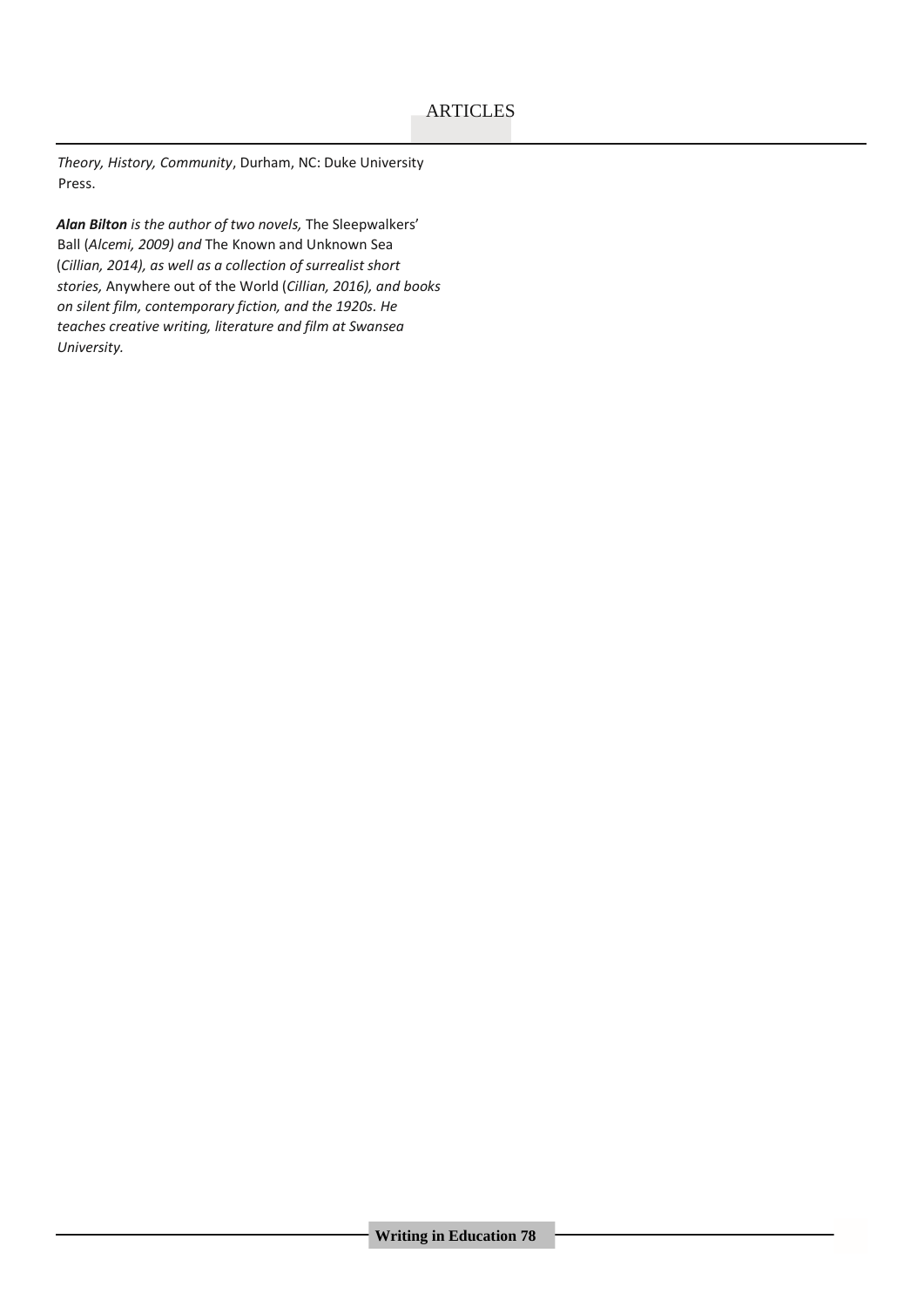# **Putting multimodal writing on the page**

**Sarah Gibson Yates**



*With a background in filmmaking, university lecturer and PhD researcher Sarah Gibson Yates shares some of the challenges and opportunities she's experienced expanding her creative practice into prose fiction for young adults.*

The challenges of representing multimodal and digital languages within fiction are multiple, varied, and, I would say, unavoidable if you're writing contemporary realist novels aimed at young readers. Young adult literature readers are more likely to be immersed in social technologies than other demographic groups.1 With this in mind it would seem that learning how to better represent the stories and languages of digital culture in our fiction should be a real concern for writers wishing to connect with those readers. In what follows I consider some of the ways I've approached this challenge in my PhD novel, drawing on ideas presented at the NAWE Conference in 2018. I also share some of the lessons that I've taken forward to writing classes with undergraduate film and media students, as well as the public. These are formulated as guiding principles, and illustrated with writing practice examples from the classroom, which may hopefully be of interest to other writers looking for ways to incorporate the impact of digital culture into their writing practice, and/or teaching.

#### **Towards a multi-disciplined writing practice**

Nine years ago, I received a small award from The National Lottery through Arts Council England to develop a novel exploring the behaviours and consequences of digital culture centred around a group of networked young people. Their real lives happen in a thinly fictionalized Cambridge, where I still live, and the plot takes the shape of a crime investigation; my protagonist, 18-year-old Taylor, the selfappointed detective piecing together the parts of the victim's life left behind while trying to make sense of the virtual and real connections with her own story. I used most of the award to buy in expertise to develop the manuscript – then a novel aimed for adult readers – in the form of a writing mentor, through Jill Dawson's Gold Dust Scheme.2 I learned a great deal about writing prose fiction in that time and I am hugely grateful for the experience of being able to develop my writing practice in this guided space. Although I had a background in fiction, drama and filmmaking, including an MA in Creative Writing: Scriptwriting (UEA, 2015), I quickly realized that while some of the tools required for fiction where similar – characterization, plotting, genre, pace – others were not, in particular narrative perspective and narrative voice. The challenge of achieving the right voice for this novel has taken me through many drafts. Finding a writing style that conjured the voice that matched my intentions for the work was in part troubled by my insistence on including a range of digital elements of form such as instant messaging, videos, podcasts, photo sharing, blog posts, geo-location maps, etc. alongside conventional prose passages. In retrospect, I see that this project was a difficult starting proposition for a writer still learning her craft but I have since understood that the problems that beset me around finding the right voice and right mode of stylistic expression are central to the problems many writers might encounter when faced with the challenges of putting multimodal writing on the page.

#### **Multimodal writing**

Digital culture is multimodal by default and the implications of this for my practice found extension through two publically engaged creative-practice-asresearch workshops held in the Cambridge Festival of Ideas (2014). The remainder of the grant was spent on providing a range of artists and tools set up to explore identity construction in online contexts via multidisciplinary practice including video, photography, writing and performance. *Digitize Me* was my first attempt to actively think about and practice multimodal writing and the workshop succeeded in engaging a lively creative session where selfies were taken and questioned, profile indicators visualized and investigated, status updates documented, fictionalized and framed. The ideas and practices explored there have formed my research questions and the formulation of a particular kind of aesthetic for the work – *a digital aesthetic in book form.* It is an aesthetic that draws on the multimodal, intertextual, multi-narrational world of digital technology, including, specifically, social technologies, through which significant portions of the novel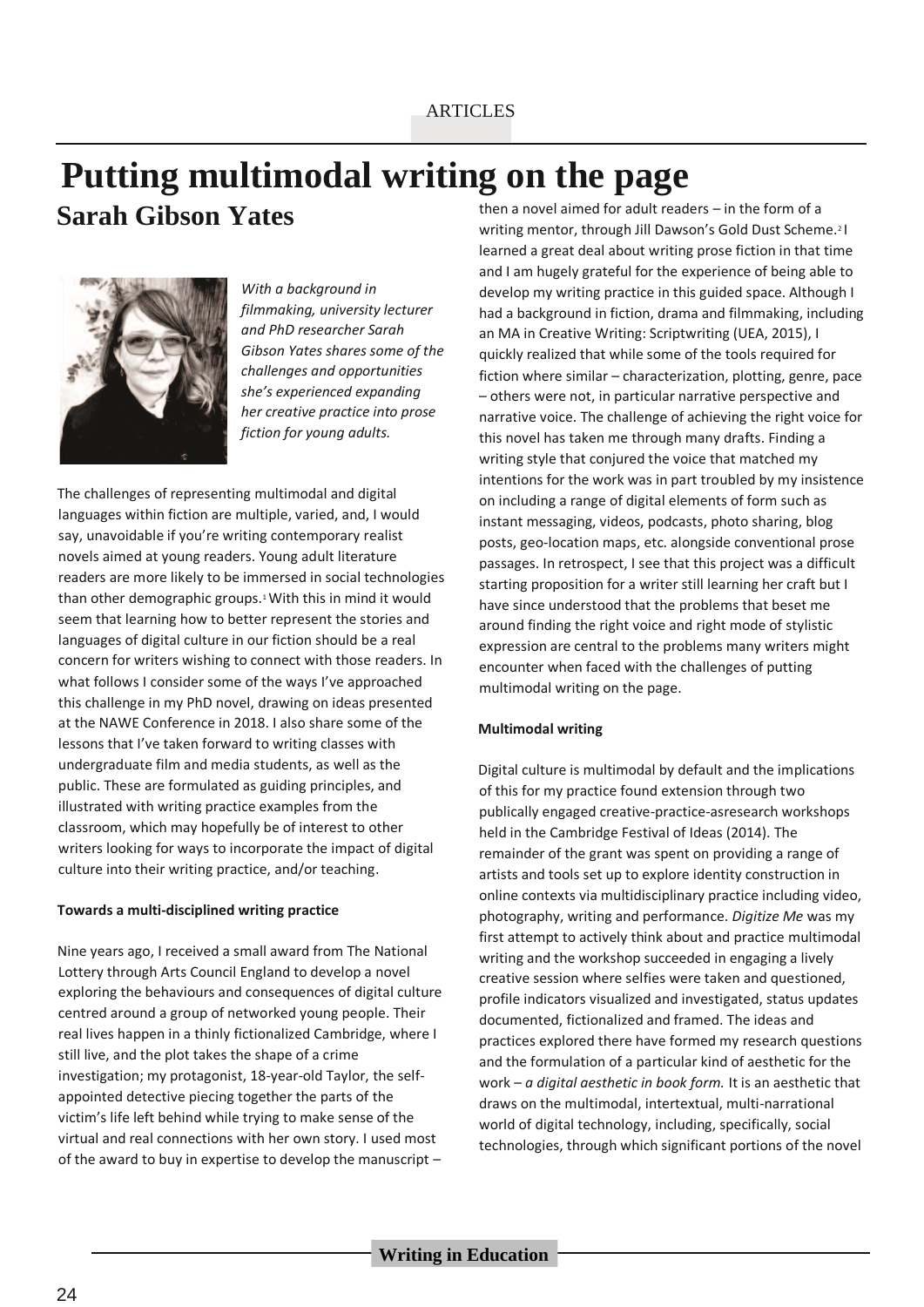are narrated, and which seeks to unify these fragmentary elements into a coherent novel.

As of 2014 I have been developing this novel, alongside a maternity leave, lecturing and mothering, as part of a part time PhD. As I discussed my book with colleagues near the beginning of the journey I was often asked if I was writing an interactive book, as I spoke about including texts, videos, photographs, blog posts, podcasts, comment threads, Tweets, etc. to build an authentic contemporary story world for the post millennial protagonists of my young adult story. But this was, and still is, very much *a novel-book*, one intended to be printed in hard copy, on paper page, turned by real fingers, and become tatty and discoloured over time. This material fixing of the ephemeral, digital world is a central part of the initium<sup>3</sup> for the project and inseparable from the narrative's core questions: What are the long-term impact of digital technology on the lives on young people? How does digital technology affect behaviour? And how does it shape a young person's sense of self and others?

#### **Multimodal transitions**

The process of working out this question has afforded a deep engagement with the problem of how to effectively put multimodal writing on the page in a readable and engaging way. Should I represent an instant message by using a different font? Should I indent on a separate line? Keep it within the paragraph? Should the content or experience of watching a video be represented as a prose description, italicized or standard? Could it more effectively be represented as a screenplay? How *should* I move from one representational style to another? And what are the implications for the reader in terms of experience and meaning making?

The transitions in perspective that occur when a character moves from reading something to watching something or listening to something to saying something are the spaces in which we now live. Within fiction these moments can be explored to define character, to provide insight into a way of viewing the world and reveal much not only about the inner workings of a character but the author's mind too. How do you represent the daily acts of our multi-sensory online experiences within fiction?

The specific creative challenges of writing this novel, as well as its potential for opening new ways of thinking about prose fiction for young adults, lies here in figuring out how you

*write the transitions* from one representational style to another, and it is central to multimodal writing practice. There are two main choices. To use language from film editing, you can straight cut or dissolve. You either crash two different media objects together or cross dissolve them smoothly, softening the change, removing the jolt. But then jolts are sometimes what you want as a writer. Dissonance reveals much about how we experience not just digital culture but contemporary life more broadly.

The way the story of my novel came to me, via a news article, was itself a form of *transitioned narrative*, one part strange new digital reality, and one part traditional news reportage. In 2006 I came across the story of American teenager Anna Svidersky in an article entitled *Death on My Space* (*The Guardian*, 2006). I had just begun to engage with social media and was struck by this story that described how a 14-year-old girl's popularity peaked after being stabbed at the diner where she

worked. Anna's Myspace page had been memorialized by a friend and stories of the girl's life and death in small town America spread widely online. The intriguing juxtaposition of the futuristic ghost story and human interest news story stayed with me; a curious and uniquely 21st century phenomenon that someone could have more "friends" dead than alive. I began thinking: What were these people doing friending a dead girl? What motivated them? Then: What if she (Anna) wasn't the person she appeared to be on social media, but that her murder was an end-point to a bigger narrative, which, once unpicked, would reveal who she truly was?

The story that flowed from those questions became my novel, a story born of a combination of other narratives from a variety of sources (text, image, video, sound), spliced together in the imagination, and which gave rise to the questions of multimodal representation that became central to my PhD research.

#### **Digital culture on the pages of young adult literature**

From Trollope's urge to depict *The Way We Live Now* (1875) novelists have sought to capture contemporary life in the stories and languages of contemporary culture and young adult authors are no exception. Contemporary realist young adult literature (YAL) thrives at an exciting nexus of possibilities, including story-telling, identity-forming and culture shaping. These possibilities have only just begun to be explored, yet as far back as 1996 the tendency for formal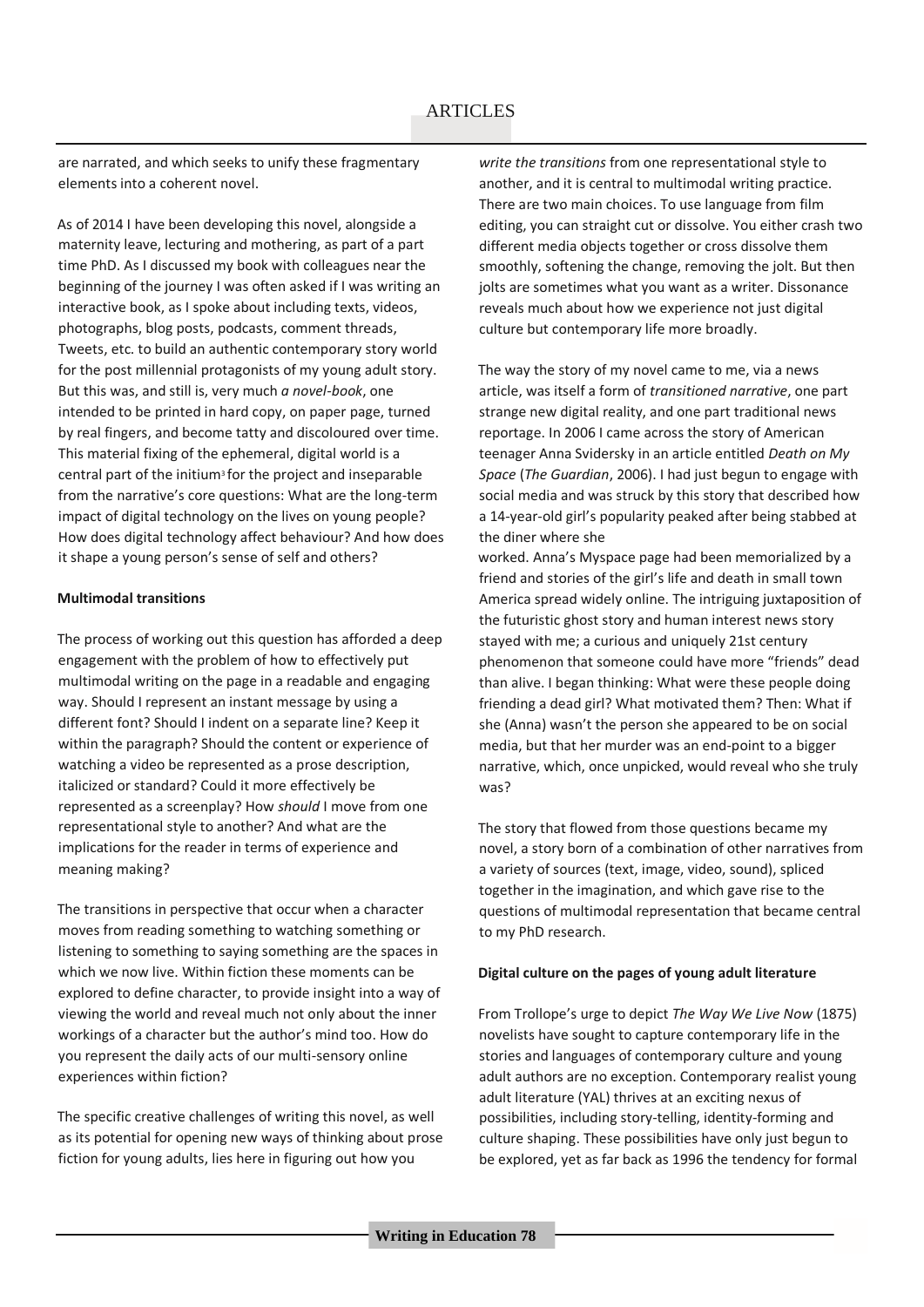invention in YAL was being detected by scholars, with eminent Swedish critic MN describing children's literature as

*evolving towards complexity and sophistication … reflected in such phenomena as the disintegration of traditional narrative structure and the extensive use of different experimental forms, in the intricate use of time and space, in a growing intertextuality, in a questioning of conventional approaches to the relationship between text and reality*. (Nikolajeva 1996: 207)

In the noughties, this questioning of conventional approaches to the relationship between text and reality took place through the cultural paradigmatic shift in use of digital technology, especially by the young. Since YAL is written precisely about and for the demographic most effected by digital technologies, it is unsurprising that a body of work has emerged that addresses the personal, social and moral issues that arise from living so close to technology. It is possible to see the qualities to which Nikolajeva refers emerging and developing in a range of books, a first wave of YAL addressing the impact of technology, identified in a 2010 paper by Jill Olthouse, 'Blended Books: An Emerging Genre Blends

Online and Traditional Formats'. This offers an analysis of YAL texts exploring the interface between traditional and new forms of (digitally enabled) storytelling which she calls blended books. Nine years on this definition is ready for an update. I suggest a useful refinement might be to distinguish between books that *adapt* online formatting *wholesale* for the presentation of their stories, "adapted books"*,* and call those that truly *blend* traditional prose with other digital and multimodal forms "blended books". Under this new definition, "adapted books" would include Lauren Myracle's hugely popular *Internet Girls Series* (2004-2014), *Entrapment*  (Michael Spooner 2010), and *Serafina67 \*urgently requires life\** (Susie Day 2008). All use either instant message boards or blog formats throughout the whole book. Examples of "blended books" might include: YA superstar John Green's more recent *Turtles All the Way Down* (2017), in which prose is combined with other digital formatting styles such as blogs, instant messaging technology and photographs to tell the story; blogger Zoella's commercial debut hit, *Girl Online*  (2014), a mix of prose with instant messages, blog posts and photographs; *Fangirl* by Rainbow Rowell (2013) with its prose and fanfiction; *Radio Silence* by Alice Oseman (2017), containing prose, podcasts and instant messages, and her debut novel, *Solitaire* (2014). It is clear that it is this latter category that has prevailed, at least within mainstream

publishing, with few books of the "adapted" formatting kind currently on publishers' lists. And it is these truly blended books that interest me most, reflecting, as they do, my artistic concern – *to*

*create a digital aesthetic in book form - while also creating* complex postmodern discourses around identity and narrative-making.

#### **Putting multimodal narratives on the page**

My novel, *The Networked Wonderland of Us*, now complete and with an agent at the time of writing, is fundamentally a response to a real-life murder and an exploration of what digital technologies can teach us about narrative today: how it constructed and how it is used. There are many instances of digital technology structuring the narrative of my novel. For instance, the Anna Svidersky story inspired the launching off point.

#### The first page:

*The day after she died, I find a message in my inbox.*

Dear valued friend,

 $\ker^c$  Seee<sup>0</sup> aemm<sup>m</sup>dpee<sup>p</sup>l mm<sub>pmbb</sub><sup>i</sup>, yee<sup>c</sup> rr<sup>a</sup>mm <sup>t</sup>yeIm<sup>e</sup> me<sup>d</sup> toa. irm  $p_{my}$   $p_e$  w<sup>1</sup> aie<sup>n</sup> wlta<sup>e</sup> iihs tv e hes h tv y ii oPls ueli<sup>c</sup> a t ocy meom<sup>e</sup> uy ta  $\frac{t_{\text{h}}}{t_{\text{h}}}\text{ of }t_{\text{h}}$  on  $\frac{a_{\text{h}}}{a_{\text{h}}}\text{ of }t_{\text{h}}$  or  $\frac{c_{\text{h}}}{a_{\text{h}}}\text{ of }t_{\text{h}}$  or  $\frac{b_{\text{h}}}{a_{\text{h}}}\text{ of }t_{\text{h}}$  or  $\frac{b_{\text{h}}}{a_{\text{h}}}\text{ of }t_{\text{h}}$ aynodu

Kash x a friend in need [Gone but not forgotten]

Taylor's decision to accept the friend request is, to use screenwriting terminology, a midpoint, or *point of no return*. It is also the title of that chapter. As a filmmaker and film student Taylor is immersed in the ideas of this form of narrative structure but she struggles to apply its clean logic to her own life. Accepting the friend request from the girl she found dead the night before marks her commitment to finding out more about Kasha and becoming more deeply involved in her story. It is an example of technology not only structuring the fiction of my novel but inspiring it; a narrative starting point that is unique to a specific technology – a Facebook-authored algorithm. Without this "digital object" –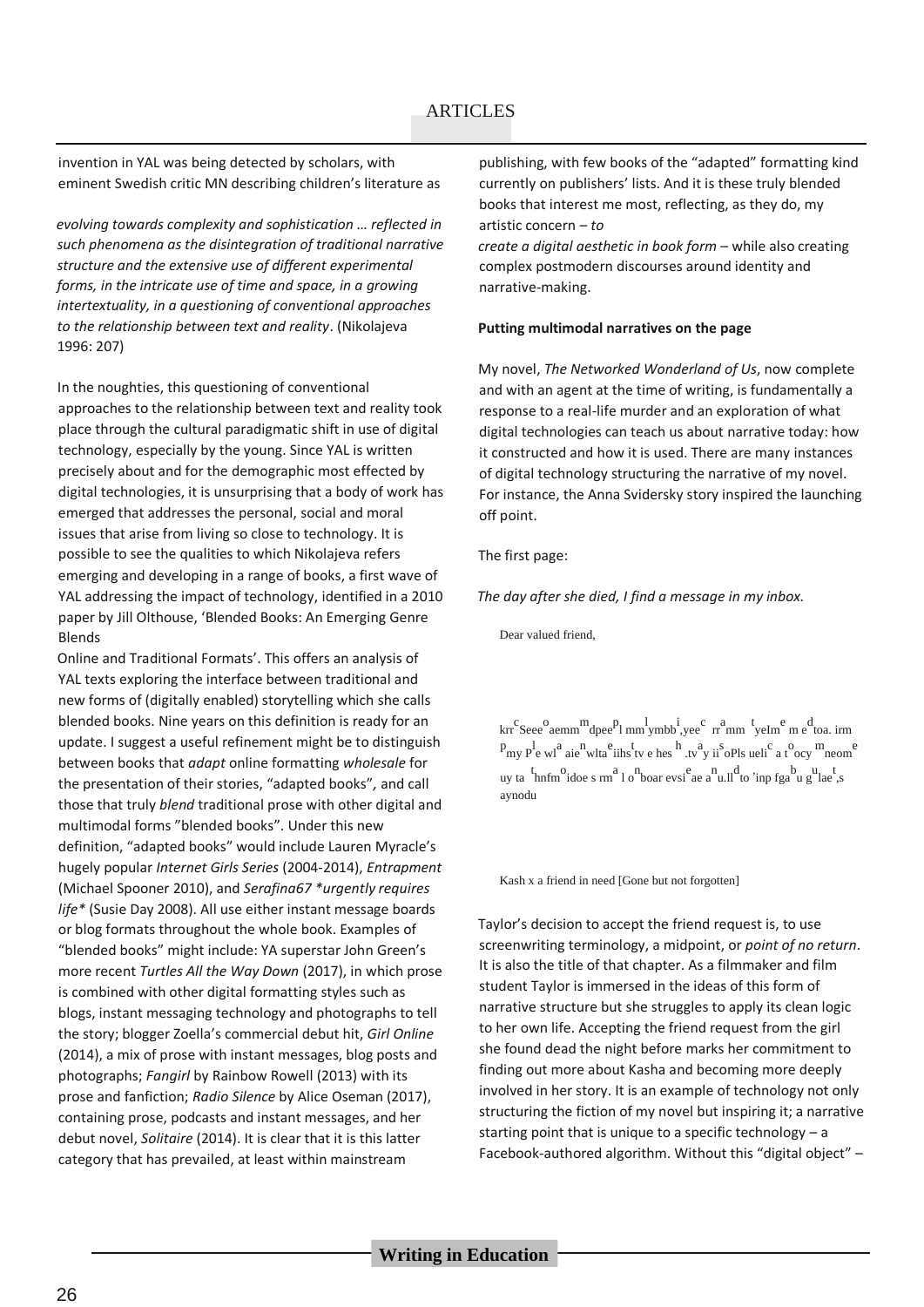the friend request from a dead girl – my novel would not have its first page.

#### **Lessons in multimodal writing**

There are three guiding principles that have come to define my current research and that I have explored in my teaching of undergraduate film and media students:

1 *Deepen an understanding of the different ways we receive and process narrative information provided multimodally.*

*Classroom:* In both my screenwriting and online writing classes I give students a range of film or online writing texts [short films, blogs, posts, vlogs, journalism] to analyze and discuss in terms of what information is being provided visually (through image), aurally (through sound), or textually (through words). We reflect on why the producer has decided to communicate that idea or information in that particular way, and what impact it might have on the meaning of the work. For example, words are most effective for providing information, or history of a subject, video excels at conveying action, and audio is hugely effective at communicating a sense of place (ambient or location sound) and emotions (particularly through voice).

*Writing Exercise, Social Media Share:* Using a social media object4 students have selected as a prompt, students must respond in a timed free-writing session (5 minutes). This instant response might be a flash fiction, a post, a message, a letter, anything. They can use the "object" as a launching off point or build their piece about it. They can choose to share their "object" or keep it for themselves. Everyone is then given 10 minutes to edit their work following peer feedback in pairs. They then upload their work to our online discussion group board, where it might be developed into a larger project.

### 2 *Explore tools for writing multimodal story using screenwriting techniques.*

*Classroom:* Drawing on my experience of screenwriting where idea generation and developmental processes foreground visualization and structural planning techniques, I work with students to map their ideas using these tools to develop and construct their story ideas.

*Writing Exercise, Rule of 3s – Idea generation for the short fiction screenplay:* Using three photographs they have taken, one each of a place (location), a person (character) and a thing (prop), students must write three things about each image. After 10 minutes they swap photographs in pairs and repeat the exercise with these different images. Then we discuss how to build a scene from each response (six in all per pair).

3 *Develop an informed, practice-based awareness of the interplay between showing and telling (including mimetic and diegetic forms of narrative making, as well as montage).* 

*Classroom:* Students are asked to create a multimedia news project using words, video and audio.

*Exercise, Multi-media News Story:* Students decide on a topic in pairs, research the content for the piece and using a range of visualization tools decide which elements of the content will communicate their messages most effectively using written word, images (moving or still) or audio. As a group, we then consider the relationship between information giving (telling) and communicating experience/perspective (showing), before committing to a production plan for all related media, using scripts for podcasts, radio and screenbased work where appropriate.

#### **Conclusion**

generations.

There is a long history of technology being explored by literature and of literature exploring technology<sup>5</sup>, but it is only in recent times that this has come into our everyday stories and the texts that carry them. As technology impresses itself ever deeper into every aspect of all our lives, so we see it structuring our fiction. Technology provides new structures and new forms for story-telling, and as writers we need to better understand the narrative strategies offered by technology to see how it demands new behaviours and new stories to be told. Or, at the very least, how old stories demand to be *rewritten*; seen through a new lens; de-familiarized and made anew for new

I began with a claim of wanting to write a traditional novel that would address some of the impacts of digital languages for identity construction and authenticity. Unsurprisingly perhaps, the process has taken me to an exploration of story itself – and writing too. How do we cognitively and creatively piece a narrative together? Today? Immersed in multimedia?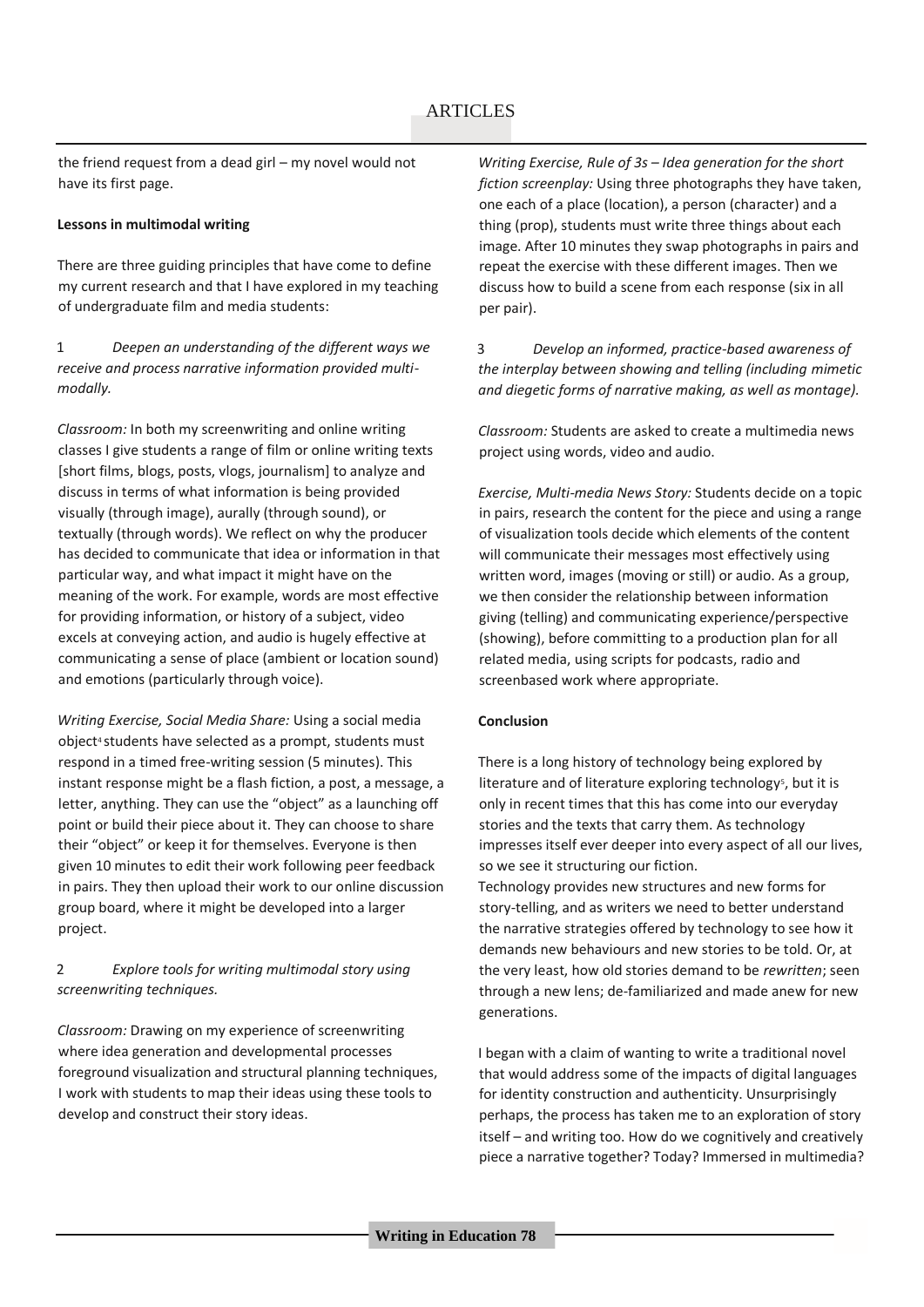We do it all the time. It is what we *do* daily on social media, as we construct our own identities – and those of others – in the space between the information provided; it is what my protagonist *does*, her main action throughout the novel as amateur detective and young adult finding her way in the world; it is the reader's action as they read; and it is of course mine, as an author, constructing a narrative built from multimodal sources.

#### **Notes**

1. The most commonly cited age attribution to YALreaders is 12-18, although it is well documented that many adults (in the 18-30 year-old bracket) make up a large proportion of the market sales (Mushens 2015). A 2018 study conducted by the American nonpartisan fact tank the Pew Research Centre found that 95% of all teens have access to a smart phone and 45% say they are online constantly. https://www.pewinternet.org/2018/05/31/teenssocialmedia-technology-2018/ [Accessed 2 May 2019].

2. This successful writer mentoring programme has beenrunning for many years. www.gold-dust.org 3. In *The Fiction Editor* (1988), Thomas McCormack describes the initium of a work as "what the author had in mind when he began his novel." p190.

4. A social media object is an item that can be found on asocial media platform, for example a video, blog post or podcast. The comments, shares history or any other interaction with that object can also be considered as part of that object and a meaningful indicator of its cultural discourse.

5. For further reading on the experimental end of therelationship between literature and technology see the many works of literary critic N. Katherine Hayles, or for more recent work on the topic, *Electronic Literature* (Scott Rettberg, 2018).

#### **References**

Day, S. (2008) *Serafina67 \*urgently requires life\*.* New York, NY: Scholastic.

Green, J. (2017) *Turtles All the Way Down.* London: Penguin. Jonze, T. (2006) Death on My Space. *The Guardian.* [Accessed 20 June 2010].

McCormack, T. (1988) *The Fiction Editor.* New York, NY: St. Martin's Press.

Mushens, J. (2015) *How to Write Young Adult Fiction*. London: Teach Yourself.

Myracle, L. (2004-2014). *Internet Girls Series.* New York, NY: Amulet Books. Nikolajeva, M. (1996) *Children's Literature comes of Age: Towards a New Aesthetic*. London: Garland.

Olthouse, J. (2010) Blended Books: An Emerging Genre Blends Online and Traditional Formats. *ALAN Review*. (Summer 2010), 31-37.

Oseman, A. (2014) *Solitaire.* Glasgow: Harper Collins Children's Books.

Oseman, A. (2016) *Radio Silence.* Glasgow: Harper Collins Children's Books

Sugg, Z. (2014) *Girl Online*. London: Penguin.

*Sarah Gibson Yates teaches Film and Media Production with the Cambridge School of Creative Industries at Anglia Ruskin University. She is currently in the last stages of her Creative Writing PhD. Apart from her interest in technology and combining multimodal writing with novels for young adults and children, she has more than fifteen years of experience working with communities exploring the practice and language of filmmaking. As she looks forward to life after her PhD, she is formulating ways to bring her current creative multimodal practice within new community contexts, with a view to developing post-doctoral research and pedagogy.*  @sgyates | www.sarahgibsonyates.net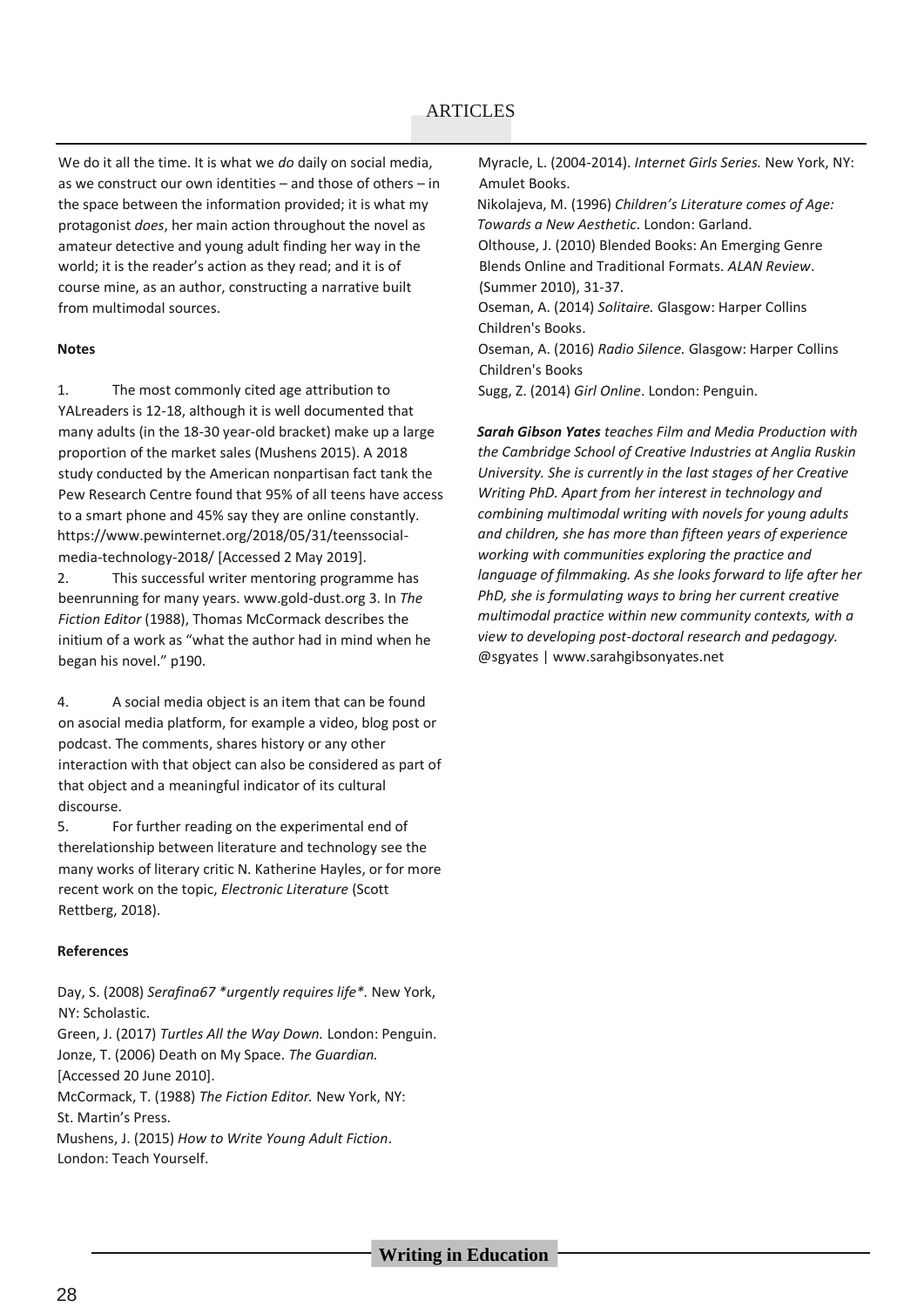#### **Julia Deakin,** *Sleepless***, Valley Press, ISBN 978-1912436-10- 1, paperback, £10.99.**

Do you sleep well? If so, be warned: Julia Deakin's new collection *Sleepless* could change that – or leastways make you question why your nights are so peaceful. Casting a wise, searching eye across 21st century life, she beguiles with a powerful mix of wit and wistfulness, gradually, inexorably building to her final twist – when, as in life, we ask, too late: how did it come to this? The first section (oddly also called *Sleepless*) gazes with wonder and lament at today's world. Deakin is innovative with ideas and form. Here she offers: truths seen by goldfish ("Only a goldfish"); an Escher-inspired concrete poem about identity ("Ascending and descending"); and a translation of Baudelaire's "Le Cygne" ("The Swan")*.* In *"*Red kite over Harehills Lane" nature triumphs in an urban landscape, where "Ten seconds at the lights present a sight / unseen in Leeds since Shakespeare's day": a red kite above the neon signs, soaring "off kilter like a toy kite in the diesel fret".

And with this comes tentative optimism for our future: "From this fraught junction of the disparate, / pluck hope: that the improbable is possible." But where she gives hope, Deakin also takes it away. The facing poem, *Armley Clock School*, delivers a sense of dis-ease that lingers for the rest of the collection. Here, the clock of a long-gone school ticks, bomb-like, for those children who "played out the best years of their lives" among "the feathers / of pale blue candy-floss that floated over Aviary's estate / from Roberts' asbestos works".

That sense of "we shall reap as we sow" pervades the second section, "It has rained", which looks aslant at "normal" things (like the title poem's rain on blackberries). There's a playfulness, experiment with form, and humour. Deakin conjures 1970s teenage life in a deft concrete poem shaped like a shower head, and encounters the Grim Reaper in Wilkinsons. There are wistful family memories, too, brimming with what is lost, a sentiment pertinent in the exquisitely disquieting sonnet "Syzygy". I had to look up the word (in astronomy "syzygy" is a conjunction/opposition, especially of the moon and sun) and lamented the lack of notes, wondering if Deakin deliberately wants to make us work. But I loved the view of the earth from the moon, where "Even the clouds cling like wisps of packaging / around some infinitely precious thing / plucked from a ruin

another warning stab, switching viewpoints to one from earth to the moon, which "looks whacked", "pulling strings / to keep the whole goddam show on the road."

In the third section, "Cloze procedure", the show and road are clearly parting company. Political and edgy, here are poems about the worst of it – child abuse, refugees, rape, crimes in the name of religion. In that first category, "I would like to FORGET" is a powerful list poem, where things to forget include "the gagging shut up", "the smell of you / on every man", "the fear / of being touched". It ends "*Please can you fix this for me*'' – with no full stop.

Amid all this comes the (thankfully) hilarious *"Turning Sixty"*, with the epigraph "'*Off out tonight, gonna get mortal'*. Facebook." In effect another list (and a sonnet to make Shakespeare's eyes pop), it catalogues what the speaker, at 60, has not done: "trolled the streets of central anywhere / at 2am in search of another WKD", for starters.

But where is all this going? Deakin's penultimate poem, "In deep", explores a post-apocalyptic world, where the final blow came softly – snow which fell (echoing that earlier asbestos) as "angel feathers". Just snow – but "How could we have known / it wouldn't stop?", "That what they'd warned us of was happening?". Observing with a cinematic eye, Deakin tots up realities: "The old, the sick collectively forgotten", a "new / economy / of grit and drudgery", which makes "machines a joke, the wheel history". Finally, in "After Rothko", she echoes the visual essence of the artist's *Black on grey,* listing what, perhaps, her work is not: "This is not the edge… Not ruined Manhattan" leading, bluntly, to a definite truth, and beyond: "It is paint on paper. It is just" – and leaves it there.

*Sleepless* offers ideas you'll wish you'd had, poems you'll wish you'd written. Deakin, humorous and chilling by turns, skewers modern life with a sharp mind, lamenting the route to our demise with a wistful heart. Read it and weep.

#### *Dawn Gorman*

#### **Michael Thomas,** *The Portswick Imp***, Black Pear Press, ISBN 9781910322574, paperback, £7**

Sometimes a piece of writing resonates more than its author

# **REVIEWS**

and unwrapped intact." The volta, at line 11, delivers

could have imagined. "Catching the Light", the second story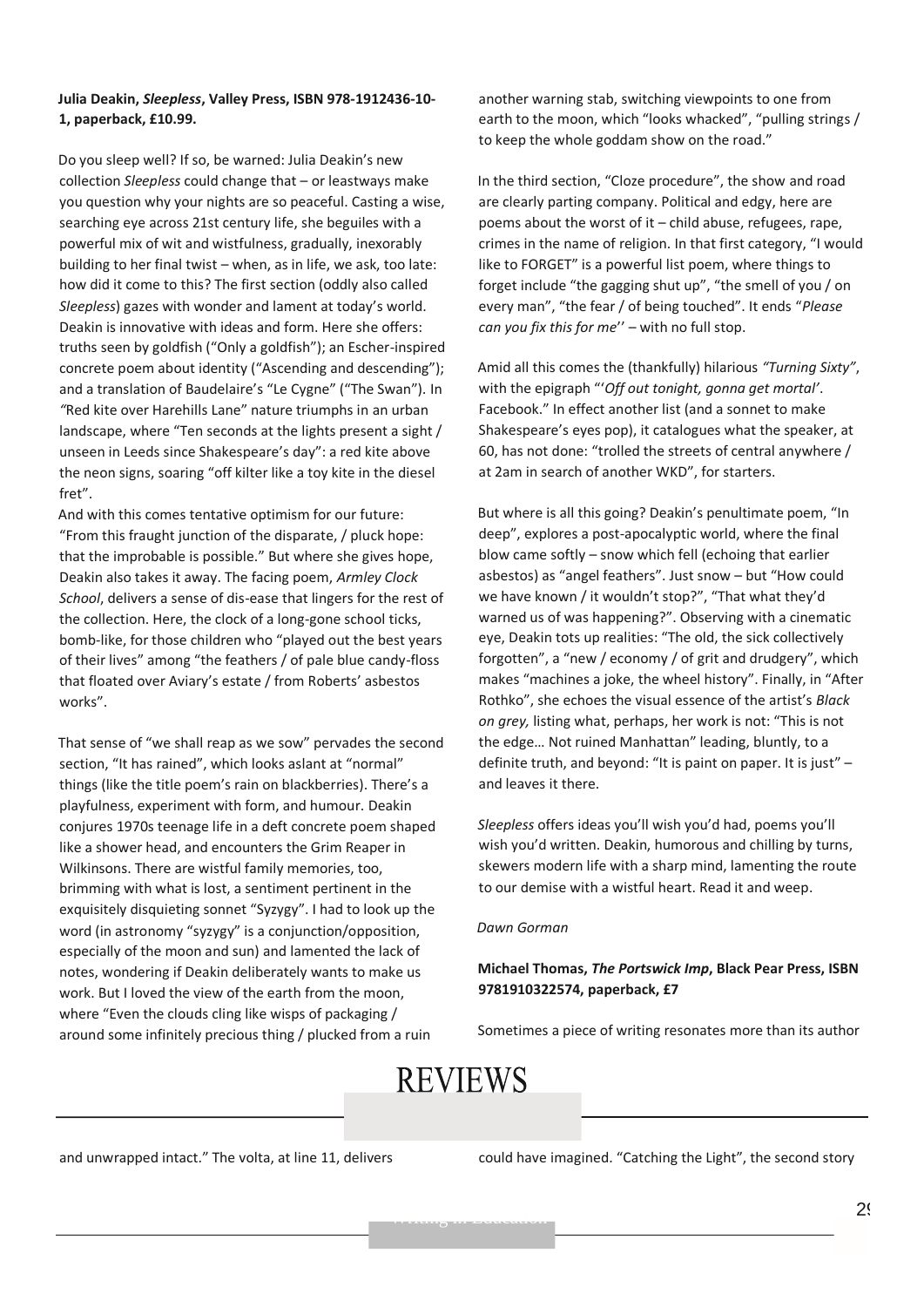in this collection by Michael Thomas, is given added weight by our febrile political times. Set in a Britain where flatfooted diplomacy has caused a "global deportation of British nationals" and the collapse of civil society, the story opens in a former convenience store turned "commodity hub". The narrator, Martin, has swapped two packets of cigarettes for a diamond brooch. Martin is an accomplished scavenger, a "careful slipper-and-slider", the head of a household of women, left behind in the badlands of North Worcestershire after his son-in-law took a chance on the "freedom-boats". It's powerful to turn the refugee narrative, and the callousness of deportation, on its head, and Thomas makes the most of it; some of the repatriated Brits, without medical care, are casually described as having "died *en route*". Only two radio stations still exist, one of which plays archived material "for British forces dispatched across a still-pinkish map". But being British offers no protection. The only hope is to "vanish", which Martin's son, working in Australia, has managed to do. Thomas shows the toll taken by political instability on the family unit. Martin, who may never see his son again, hopes the young man is safe and free. He imagines him "on a veranda in the Blackwater country… doing a fine Aussie accent, laughing, hopeful..."

passenger who bitterly regrets their passage", she learns that the spirit is "the Almighty's candle, illuminating Father and Son". She then takes matters into her own hands, with disastrous consequences.

A sense of yearning for a simpler time, long gone, permeates some of the tales. The title story, told in the voices of a husband and wife, traces his boyhood passion for pushbikes, which he has put aside. Seeing cyclists on the road, "throwing air over either shoulder", brings his true love back "like an old song". At first, despite hating the "dank shops, each with its mumbly little man in a brown coat stuffed with pens", his wife helps him search for the perfect bike. But no single machine is the answer. The end result, "five bikes' worth", he names the Portswick Imp, after a childhood memory. Out in the countryside she watches him ride, until his bike lights are "just a bit of the Welsh moon broken up". He has ridden away, back into the safety of his childhood imagination.

If a longing for the past can make some pieces feel dated, they conjure a genuine and affecting atmosphere. Some images, while obviously meaningful to the writer, need a little more clarity to work for the reader. But at his best, in

# NAWE

The ties of family and friendship, sometimes stretched to breaking point, are examined in many of the stories. "Strawberries and Frightened Water" shows us a hellish endof-term school prizegiving, from the viewpoints of three putupon teachers. With a humorous touch, Thomas dives in and out of the three women's secret lives, involving personal and professional rivalries, sex, and alcohol. Yet at the end of the ceremony, when the teachers stare at "the blank mass of summer" waiting for them, they step forward together, "as if with hands joined on a dare". In "Misshapes from Cadbury's" a parcel returned from a distant nursing home rekindles memories of a deep and lasting friendship between two women. The parcel, once "belongings", is now "effects": "Death … with sober tidiness, had exchanged one word for the other."

Throughout the collection the author shows a keen feel for language. In "Come, Holy Ghost", a woman with a vivid imagination is tormented by being able to picture the spirit only as "a tunnel of November mist". Seeking advice from a priest, who sees her hanging over the altar rail "like a boat

this collection Thomas succeeds in portraying human relationships, in all their messiness and mystery.

#### *Sarah Hegarty*

NAWE is a Company Limited by Guarantee. Registered in England and Wales No. 4130442

#### **Staff**

Director: Seraphima Kennedy s.kennedy@nawe.co.uk

Membership Coordinator: Sarah Byrne admin@nawe.co.uk

Conference Manager: Gill Greaves g.greaves@nawe.co.uk

Information Manager: Philippa Johnston pjohnston@nawe.co.uk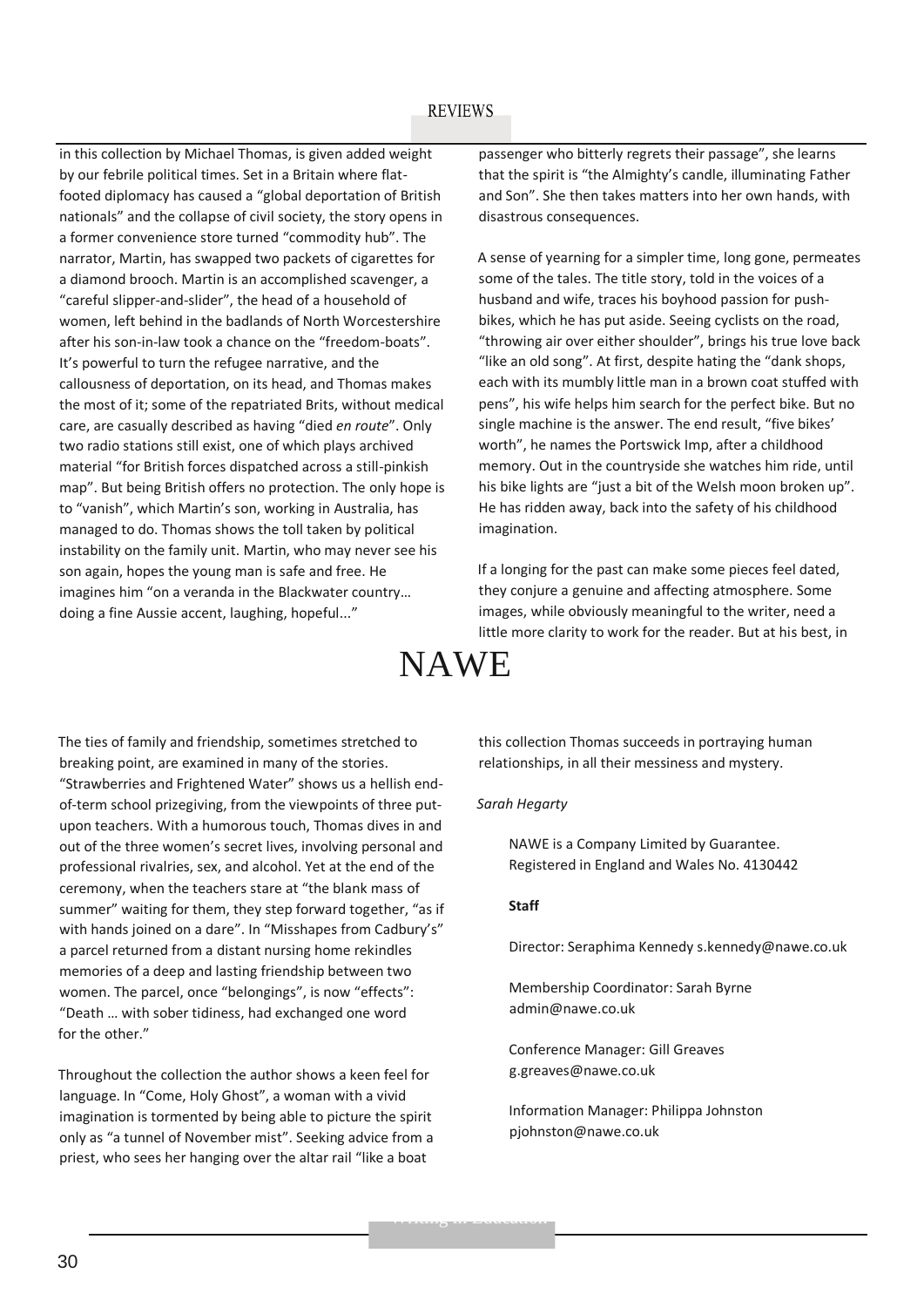#### **Management Committee (NAWE Board of Directors)**

Jonathan Davidson (Chair); Jane Bluett; Rhoda Greaves; Michael Loveday; Ian McEwen

#### **Higher Education Committee**

Derek Neale (Chair); Celia Brayfield (Vice-Chair); Helena Blakemore; Craig Batty; Liz Cable; Liz Cashdan; Jessica Clapham; Carrie Etter; Francis Gilbert; Susan Greenberg; Andrea Holland; Holly Howitt-Dring; Andrew Melrose; Kate North; Amy Spencer

#### **Patrons**

Alan Bennett, Gillian Clarke, Andrew Motion, Beverley Naidoo



NAWE is a member of the Council for Subject Associations. www.subjectassociation.org.uk **Membership**

As the Subject Association for Creative Writing, NAWE aims to represent and support writers and all those involved in the development of creative writing both in formal education and community contexts. Our membership includes not only writers but also teachers, arts advisers, students, literature workers and librarians.

Membership benefits (according to category) include: • 3

free issues per year of *Writing in Education*

- reduced rate booking for our conferences and otherprofessional development opportunities
- advice and assistance in setting up projects
- representation through NAWE at national events
- free publicity on the NAWE website
- access to the extensive NAWE Archive online
- weekly e-bulletin with jobs and opportunities

For Professional Members, NAWE processes DBS (Disclosure and Barring Service) checks. The Professional Membership rate also includes free public liability insurance cover to members who work as professional writers in any public or educational arena, and printed copies of the NAWE magazine.

Institutional membership entitles your university, college, arts organization or other institution to nominate up to ten individuals to receive membership benefits.

For full details of subscription rates, including e-membership that simply offers our weekly e-bulletin, please refer to the NAWE website.

To join NAWE, please apply online or contact the Membership Coordinator.

**NAWE, Tower House, Mill Lane, Askham Bryan, York YO23 3FS • +44 (0)330 3335 909 • http://www.nawe.co.uk**